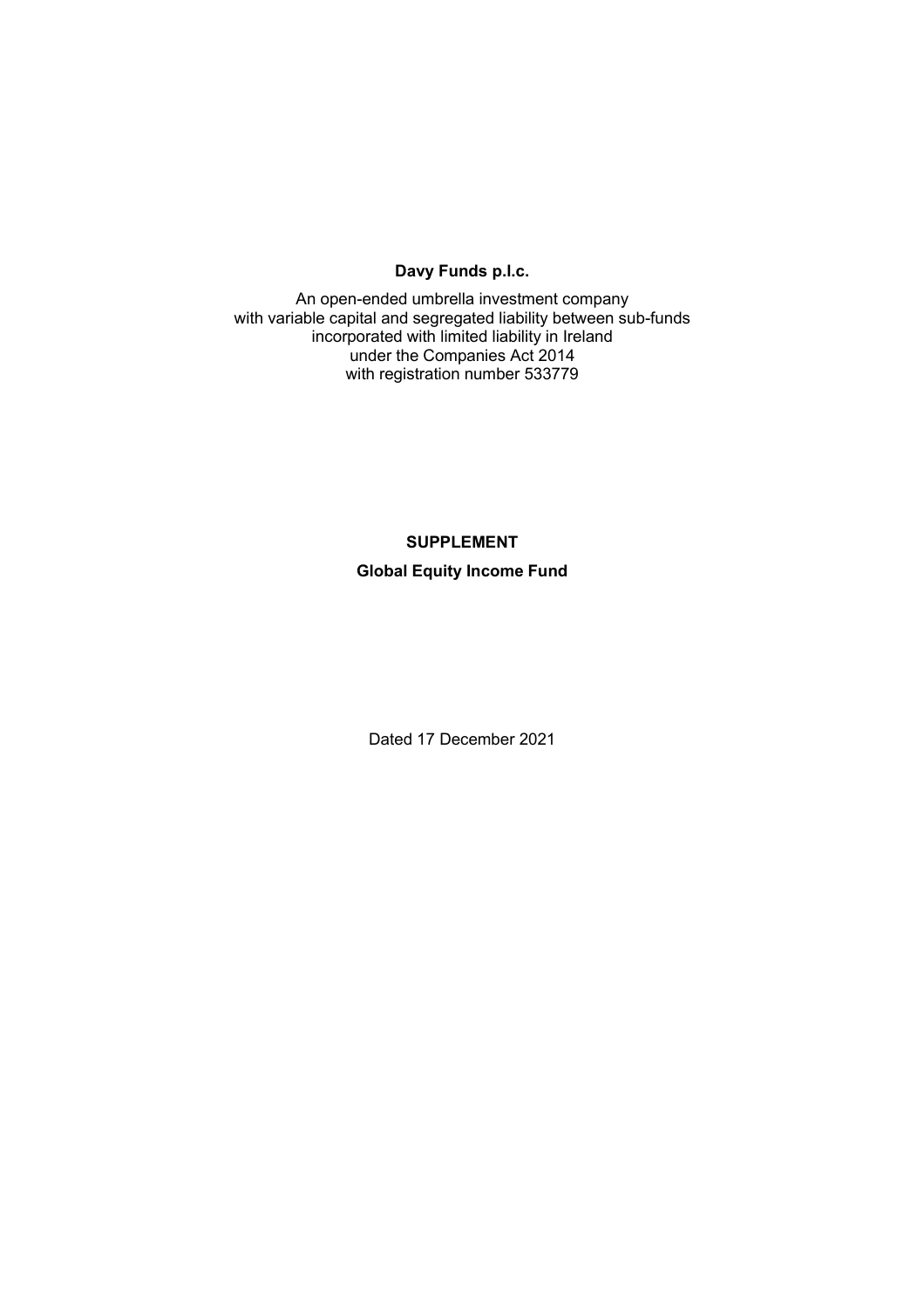## **1 IMPORTANT INFORMATION**  \_\_\_\_\_\_\_\_\_\_\_\_\_\_\_\_\_\_\_\_\_\_\_\_\_\_\_\_\_\_\_\_\_\_\_\_\_\_\_\_\_\_\_\_\_\_\_\_\_\_\_\_\_\_\_\_\_\_\_\_\_\_\_\_\_\_\_\_\_\_\_\_\_\_\_\_\_

\_\_\_\_\_\_\_\_\_\_\_\_\_\_\_\_\_\_\_\_\_\_\_\_\_\_\_\_\_\_\_\_\_\_\_\_\_\_\_\_\_\_\_\_\_\_\_\_\_\_\_\_\_\_\_\_\_\_\_\_\_\_\_\_\_\_\_\_\_\_\_\_\_\_\_\_\_

**The Directors in the Prospectus, accept responsibility for the information contained in this Supplement and the Prospectus. To the best of the knowledge and belief of the Directors (who have taken all reasonable care to ensure that such is the case) the information contained in this Supplement and in the Prospectus is in accordance with the facts and does not omit anything likely to affect the import of such information. The Directors accept responsibility accordingly.** 

**Shareholders should note that all the fees and expenses of the Fund will be charged to the capital of the Fund. Thus on repurchase of holdings shareholders may not receive back the full amount invested and this will have the effect of lowering the capital value of the shareholders investment.** 

**Shareholders should note that dividends will be paid out of capital, therefore capital may be eroded, distribution is achieved by forgoing the potential for future capital growth and this cycle may continue until all capital is depleted.** 

This Supplement contains information relating specifically to Global Equity Income Fund (the "**Fund**"), a Fund of Davy Funds p.l.c. (the "**Company**"), an open-ended umbrella fund with segregated liability between sub-funds authorised by the Central Bank as a UCITS pursuant to the Regulations.

**This Supplement forms part of and should be read in the context of and in conjunction with the Prospectus for the Company dated 17 December 2021 (the "Prospectus").** 

**The Fund is suitable for investors who are prepared to accept a high level of volatility.** 

**As the price of Shares in each Fund may fall as well as rise, the Company shall not be a suitable investment for an investor who cannot sustain a loss on their investment.** 

**The Fund may invest in Financial Derivative Instruments ("FDIs") for investment, currency hedging and efficient portfolio management purposes. (See "Borrowing and Leverage" below for details of the leverage effect of investing in FDIs).**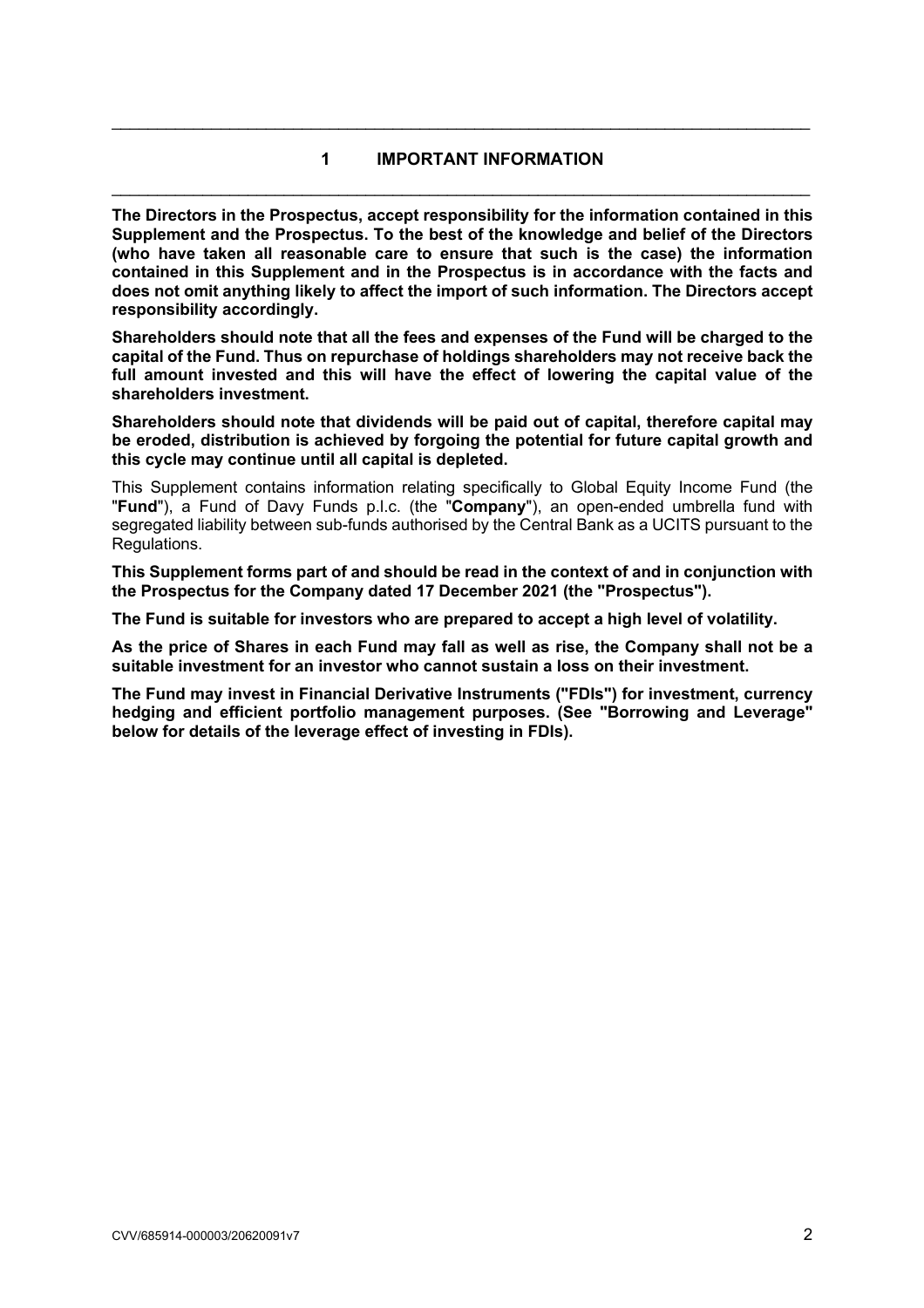## **2 DEFINITIONS**  \_\_\_\_\_\_\_\_\_\_\_\_\_\_\_\_\_\_\_\_\_\_\_\_\_\_\_\_\_\_\_\_\_\_\_\_\_\_\_\_\_\_\_\_\_\_\_\_\_\_\_\_\_\_\_\_\_\_\_\_\_\_\_\_\_\_\_\_\_\_\_\_\_\_\_\_\_

 $\mathcal{L}_\mathcal{L} = \mathcal{L}_\mathcal{L} = \mathcal{L}_\mathcal{L} = \mathcal{L}_\mathcal{L} = \mathcal{L}_\mathcal{L} = \mathcal{L}_\mathcal{L} = \mathcal{L}_\mathcal{L} = \mathcal{L}_\mathcal{L} = \mathcal{L}_\mathcal{L} = \mathcal{L}_\mathcal{L} = \mathcal{L}_\mathcal{L} = \mathcal{L}_\mathcal{L} = \mathcal{L}_\mathcal{L} = \mathcal{L}_\mathcal{L} = \mathcal{L}_\mathcal{L} = \mathcal{L}_\mathcal{L} = \mathcal{L}_\mathcal{L}$ 

#### **Base Currency** means Euro;

**Business Day** means any day (other than a Saturday, Sunday or public holiday) on which commercial banks are open for business in Dublin and/or such other day or days as may be determined by the Directors from time to time and as notified to Shareholders in advance;

**Dealing Day** means each Business Day and/or such other day or days as the Directors may in their absolute discretion determine and notify in advance to Shareholders provided that there shall be at least two Dealing Days in each Month (with at least one Dealing Day per two week period);

**Dealing Deadline** in respect of subscriptions and repurchases means 16.00 p.m. (Irish time) on the Business Day immediately preceding the relevant Dealing Day, or such other time for the relevant Dealing Day as may be determined by Directors and notified in advance to Shareholders provided always that the Dealing Deadline is no later than the Valuation Point;

**Distribution Date** means the dates or dates by reference to which a distribution may at the discretion of the Directors be declared which shall usually be 30 September and 31 March in each year;

**Investment Manager** means Davy Global Fund Management Limited;

**Manager** means Davy Global Fund Management Limited or such other person as may be designated, in accordance with the Central Bank Rules, as the Company's fund management company;

**Minimum Fund Size** means €5,000,000 or such other amount as the Directors may in their absolute discretion determine;

**Settlement Date** in respect of subscriptions and repurchase s respectively shall have the meaning outlined in the section entitled "**Key Information for Buying and Selling Shares**" below;

**Valuation Point** means the close of business in the relevant market where assets are listed or traded on the first Business Day immediately preceding the relevant Dealing Day by reference to which the Net Asset Value per Share of the Fund is determined provided such point will in no case precede the close of business in the relevant market that closes first on the relevant Business Day.

All other defined terms used in this Supplement shall have the same meaning as in the Prospectus.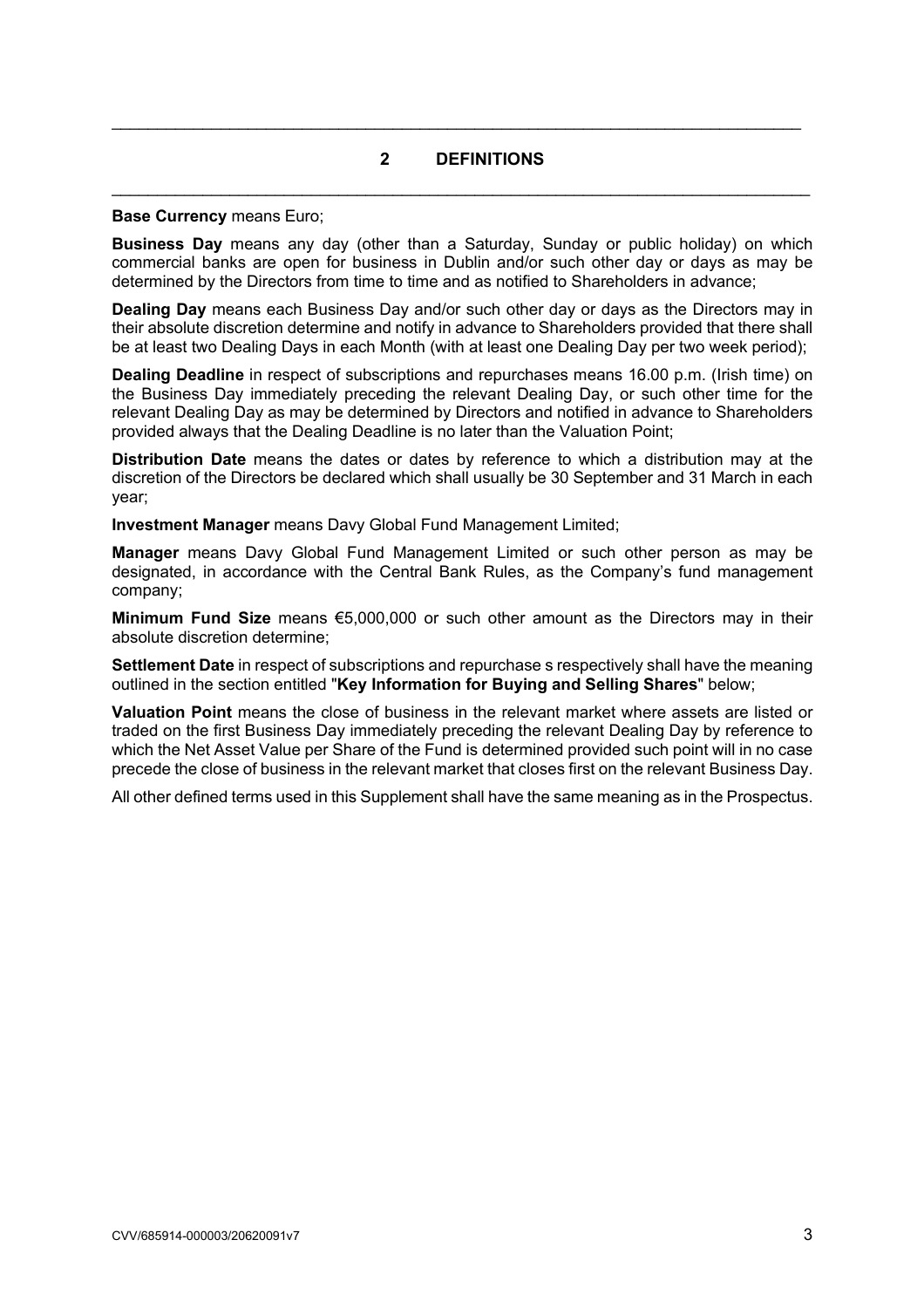# **3 INFORMATION ON THE FUND**  \_\_\_\_\_\_\_\_\_\_\_\_\_\_\_\_\_\_\_\_\_\_\_\_\_\_\_\_\_\_\_\_\_\_\_\_\_\_\_\_\_\_\_\_\_\_\_\_\_\_\_\_\_\_\_\_\_\_\_\_\_\_\_\_\_\_\_\_\_\_\_\_\_\_\_\_\_

\_\_\_\_\_\_\_\_\_\_\_\_\_\_\_\_\_\_\_\_\_\_\_\_\_\_\_\_\_\_\_\_\_\_\_\_\_\_\_\_\_\_\_\_\_\_\_\_\_\_\_\_\_\_\_\_\_\_\_\_\_\_\_\_\_\_\_\_\_\_\_\_\_\_\_\_\_

## 3.1 **Investment Objective, Investment Policies and Investment Strategy**

#### (a) **Investment Objective:**

The investment objective of the Fund is to achieve capital appreciation by investing in a portfolio of large capitalisation equities.

There can be no assurance that the Fund will achieve its investment objective.

#### (b) **Investment Policies:**

The Fund intends to achieve its investment objective by investing primarily in a portfolio of large capitalisation equities. The portfolio as a whole, will have a relatively high dividend yield, thus the Fund will target a dividend yield in excess of the dividend yield as defined by global developed market indexes (i.e. MSCI World Index, S&P 500 etc). The Fund will have the ability to invest in any international equities market. Each of the Fund's investments, apart from cash, will be traded or listed on permitted markets as detailed in Appendix II of the Prospectus ("**Recognised Exchanges**"). Although the securities of companies in which the Fund invests will be noted or traded on Recognised Exchanges, certain of the issuers may be located in countries which are not included in the Recognised Exchanges. The Fund may not invest more than 20% of its net assets in emerging markets.

Cash, commercial paper (i.e. short term paper issued by credit institutions), and money market obligations such as short and medium-term treasury bills and treasury notes (both fixed and floating rate) issued or guaranteed by a national government or its agencies or instrumentalities, certificates of deposit, bankers' acceptances, commercial paper and floating rate notes (i.e. bonds which have a variable coupon) will be held by the Fund to provide liquidity and will be in a manner consistent with the Fund's investment objective and policies and subject to the Regulations and the restrictions set out in the Prospectus. In the normal market conditions the Fund will be fully invested in equities subject to the Investment Manager's discretion to invest up to 10% in cash.

The Fund may invest in other sub-funds of the Company (See "**Cross Investing**" below for further details) where such investments are appropriate to the investment objective and policies of the Fund.

The Fund may also use FDIs for efficient portfolio management and/or hedging purpose as described in section 3.2 below.

## (c) **Investment Strategy**

The investment approach utilises a combination of both quantitative and fundamental analysis (for example, dividend yield, P/E Ratios, balance sheet). The Fund is managed using a strong, disciplined and structured investment process. The initial stage of the investment process involves the utilisation of a quantitative screen. The screen is used to filter the broader equity universe into a sub-set of stocks which represents the investable universe for the Fund. The use of the screen provides the Investment Manager with a focused universe of stocks to research. Effectively, this screening process narrows the universe to a sub-set of stocks which broadly display the following characteristics:

- 1. Typically large market capitalisation;
- 2. Dividend yields which are suitable in meeting the Fund criteria of having a high dividend yield;
- 3. Attractive medium term earnings (top line revenue and underlying profitability) growth relative to the peers and
- 4. Financially stable, strong consistent balance sheet without high levels of leverage.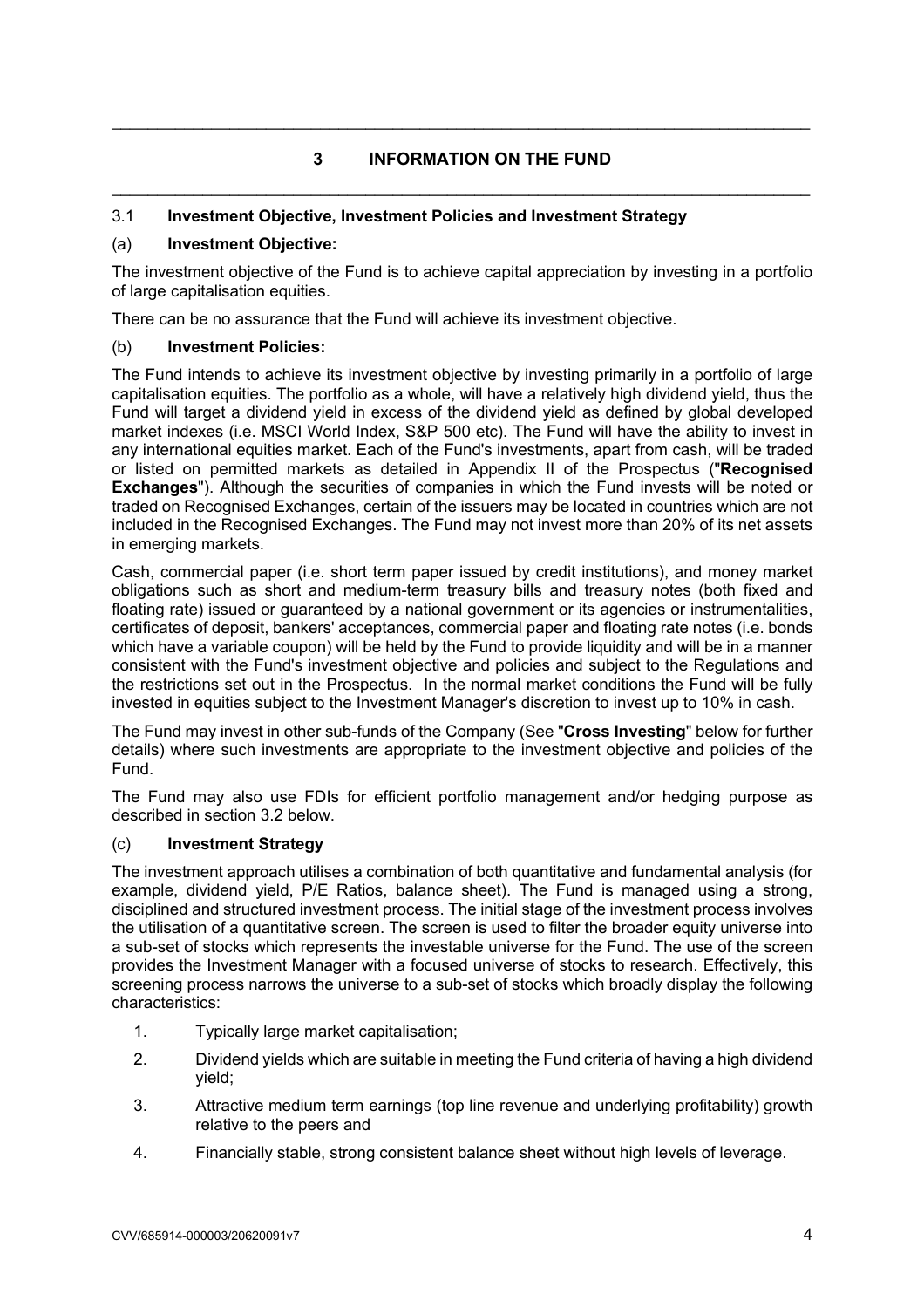The Investment Manager undertakes fundamental research on the candidates within the investable universe. This involves industry/sector research, company analysis and valuation work e.g. examining company's balance sheet, estimating stock valuations based upon the Investment Manager's view for the company's future. The Investment Manager looks to identify the key growth drivers of the business, the competitive landscape, the strategic outlook for the company and the potential risks in the industry, geography or company specific risks. The Investment Manager will endeavour to construct a global portfolio, using an active, bottom-up approach. Geographic and sector weightings are regularly reviewed to ensure that the Fund remains suitably diversified from a risk perspective.

The Fund will seek to avoid investment in securities of issuers which are considered by a thirdparty data provider to be violating fundamental humanitarian principles or violating human rights (and where the third-party data provider's assessment does not cover a particular issuer, the Investment Manager will establish on a best-efforts basis whether the issuer is in violation of these principles). Additionally, the Fund will seek to avoid investment in securities of issuers that manufacture cluster munitions or landmines or issuers that derive more than 10% of their revenue from the production of thermal coal.

## 3.2 **Use of Derivatives and Efficient Portfolio Management Techniques**

The Fund may engage in transactions in FDI for the purposes of investment, efficient portfolio management and/or to protect against exchange risks within the conditions and limits laid down by the Central Bank from time to time. The Investment Manager will look to ensure that the techniques and instruments used are economically appropriate in that they will be realised in a cost-effective way. Such techniques and instruments (details of which are outlined below) are options and forwards.

Warrants, share purchase rights and convertible securities will not be directly acquired but may be issued to the Fund pursuant to its investment in a particular security and, in such cases, may be retained for the purposes of efficient portfolio management and traded or exercised when considered appropriate.

#### *Options*

An option contains the right to buy or sell a specific quantity of a specific asset at a fixed price at or before a specified future date. There are two forms of options: put or call options. Put options are contracts sold for a premium that give to the buyer the right, but not the obligation, to sell to the seller a specified quantity of a particular asset (or financial instrument) at a specified price. Call options are similar contracts sold for a premium that give the buyer the right, but not the obligation, to buy from the seller a specified quantity of a particular asset (or financial instrument) at a specified price. Options may also be cash-settled. The Fund may use such instruments to hedge against market risk or gain exposure to relevant underlying equity. Any option entered into by the Fund will be in accordance with the limits prescribed by the law.

#### *Forwards*

Forward currency contracts could be used to hedge against currency risk that has resulted from assets held by the Fund that are not in the Base Currency. The Fund, may, for example, use forward currency contracts by selling forward a foreign currency against the Base Currency to protect the Fund from foreign exchange rate risk that has arisen from holding assets in that currency.

Direct and indirect operational costs and/or fees (which do not include hidden revenue) arising from use of FDIs for EPM purposes may be deducted from the revenue delivered to the Company. Such costs and/or fees are payable to the relevant counterparty to the FDI in question and such counterparty may or may not be related to the Investment Manager or the Depositary. All revenues generated from such FDIs, net of direct and indirect operational costs, will be returned to the Company.

Collateral or margin may be passed by the Fund to a counterparty or broker in respect of OTC FDI transaction. Please refer to the section of the Prospectus entitled "**Collateral Policy**" for further details.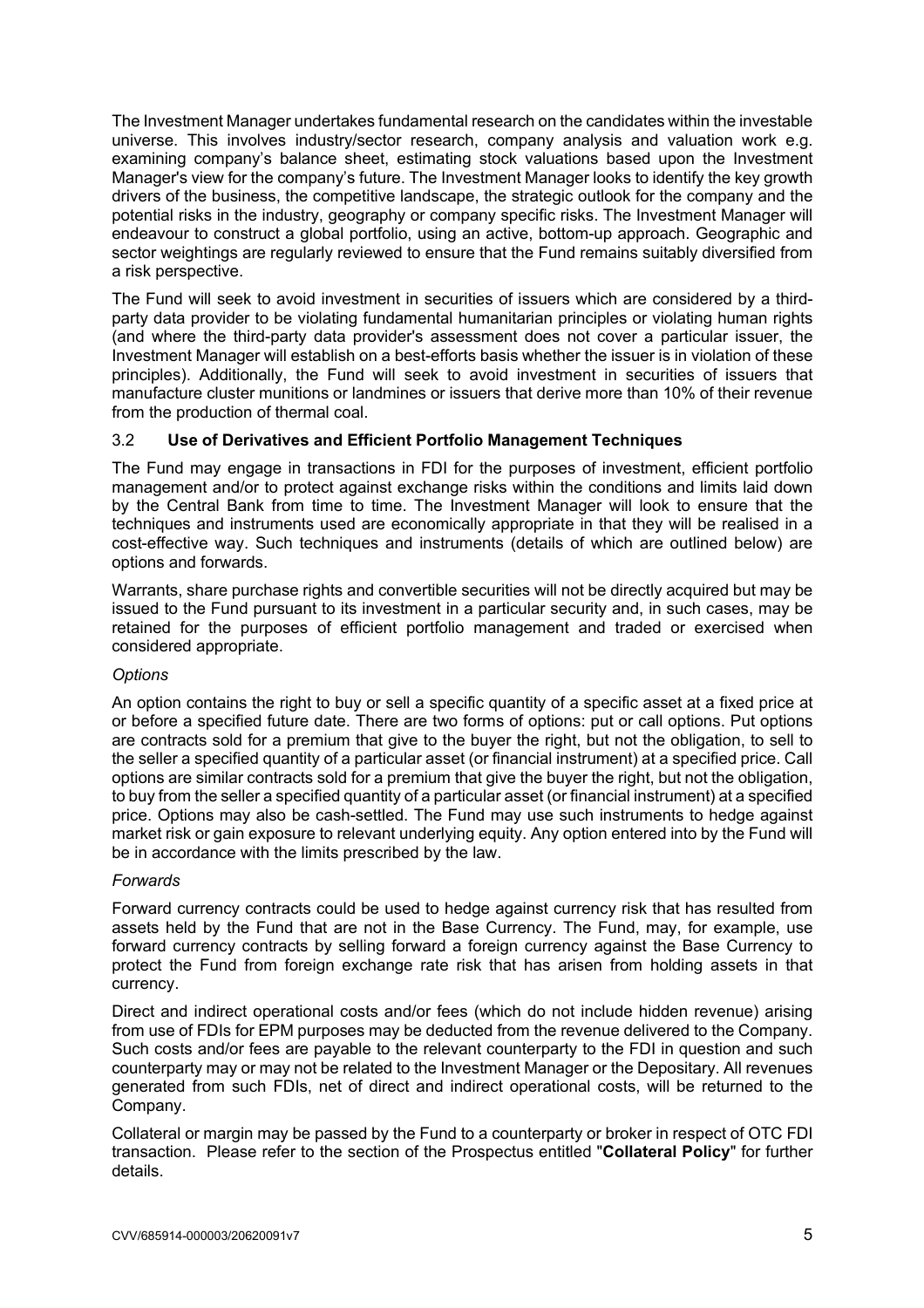The use of FDI and efficient portfolio management techniques for the purposes outlined above will expose the Fund to the risks disclosed under the section of the Prospectus entitled "**Risk Factors**".

## 3.3 **Borrowing and Leverage**

## (a) Borrowing

The Company may only borrow on a temporary basis for the account of the Fund and the aggregate amount of such borrowings may not exceed 10% of the Net Asset Value of the Fund. In accordance with the provisions of the Regulations, the Company may charge the assets of the Fund as security for borrowings of the Fund.

## (b) Leverage

The Fund may utilise FDI as referred to in the section headed "**Use of Derivatives and Efficient Portfolio Management Techniques**" above. The Fund will use the commitment approach to accurately measure, monitor and manage market risk and calculate its exposures.

Global exposure and leverage as a result of its investment in FDI (calculated using the commitment approach) shall not exceed 100% of the Net Asset Value of the Fund.

The Investment Manager does not expect the use of FDIs to significantly increase the Fund's risk profile.

The Company on behalf of the Fund has filed with the Central Bank its risk management process which enables it to accurately measure, monitor and manage the various risks associated with the use of FDI. Any FDI not included in the risk management process will not be utilised until such time as a revised submission has been provided to the Central Bank. The Company will, on request, provide supplementary information to Shareholders relating to the risk management methods employed, including the quantitative limits that are applied and any recent developments in the risk and yield characteristics of the main categories of investments

#### 3.4 **Investment Restrictions**

Investors must note that the Company and the Fund adhere to the restrictions and requirements set out under the Regulations, as may be amended from time to time. These are set out in Appendix I to the Prospectus.

Notwithstanding this, the Fund will not invest more than 10% of its Net Asset Value in other UCITS or CIS in aggregate.

#### 3.5 **Cross Investing**

Subject to the requirements of the Central Bank, and if this is considered appropriate to the investment objective and policies of the Fund, the Fund may invest in the other Funds of the Company. Any commission received by the Investment Manager in respect of such investment will be paid into the assets of the Fund. In addition, no Preliminary Charge, Repurchase Charge or Exchange Charge may be charged on the cross-investing Fund's investment. In order to avoid double-charging of management and/or performance fees, the Fund may not be charged an Investment Management Fee or performance fee in respect of that part of its assets invested in other Funds of the Company unless such investment in another Fund is made into a Class of Shares that does not attract any Investment Management Fee or performance fee. Investment may not be made by the Fund in a Fund which itself cross-invests in another Fund within the Company.

Please also refer to the section of the Prospectus entitled "**Cross-Investment**".

## 3.6 **Profile of a Typical Investor**

A typical investor will be seeking to achieve a return on their investment in the medium to long term.

## 3.7 **Risk Factors**

Investors should read and consider the sections of the Prospectus entitled "**RISK FACTORS**" and "**SFDR-related Disclosures (a) Sustainability Risk**" before investing in the Fund. However, not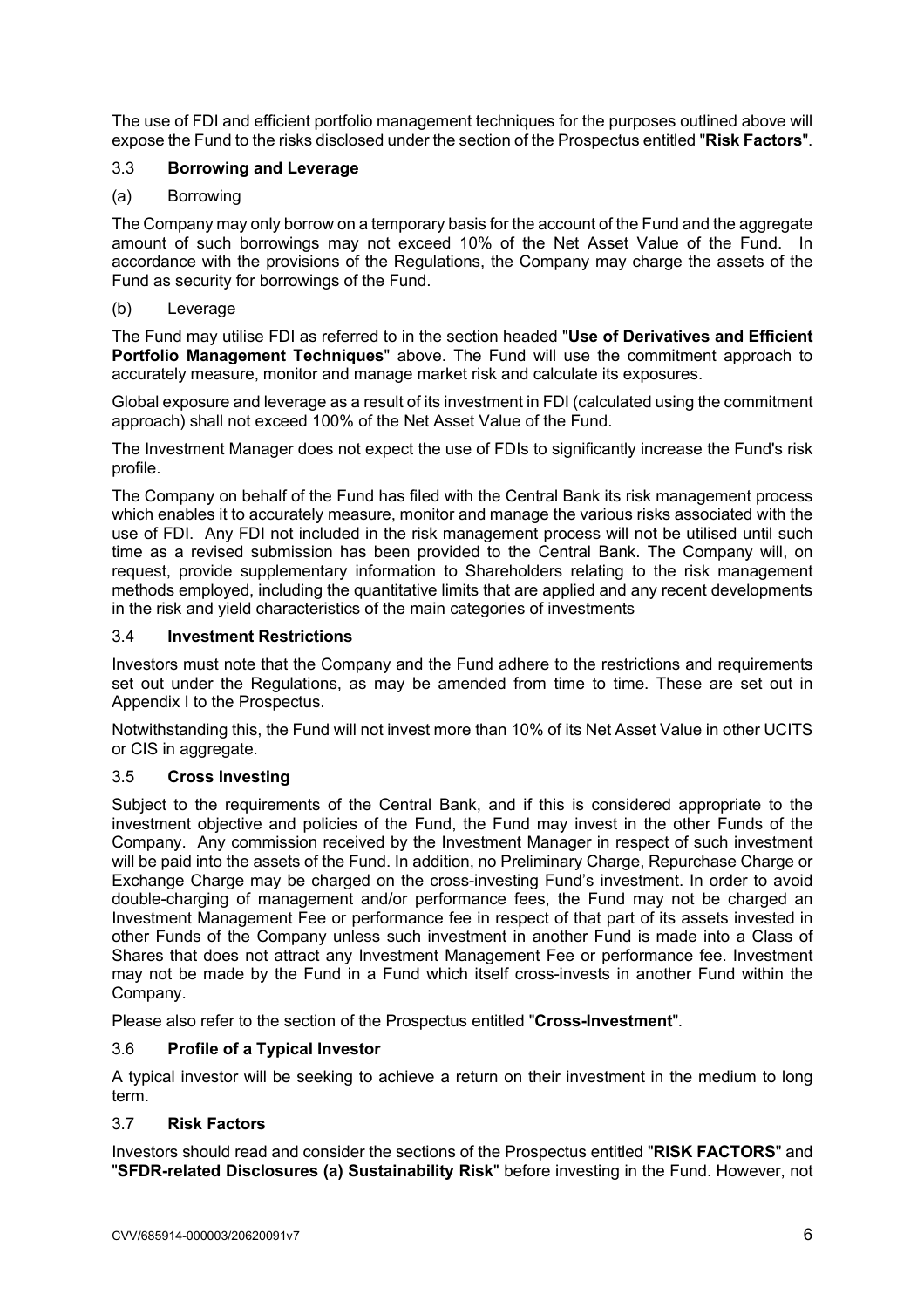all of the risks disclosed in the "**RISK FACTORS**" section of the Prospectus will be material to an investment in this particular Fund.

In addition to the above referenced risks, investors should also consider the particular implications of the following risks that are relevant to an investment in the Fund. Fees and expenses of the Fund may be charged to the capital of the Fund where insufficient income has been generated by the Fund to cover the fees and expenses. Thus, on repurchase of holdings shareholders may not receive back the full amount invested and this will have the effect of lowering the capital value of their investment. There is a greater risk therefore that capital may be eroded and "income" will be achieved by foregoing the potential for future capital growth of your investment and the value of future returns may also be diminished. Investors should note however that distributions made during the life of the Fund are a form of capital reimbursement.

#### Currency Fluctuations

The performance of the assets held by the Fund may be strongly influenced by movements in currency rates because the currency positions held by the Fund may not correspond with the securities positions held.

The risks described in the Prospectus should not be considered to be an exhaustive list of the risks which potential investors should consider before investing in the Fund. Potential investors should be aware that an investment in the Fund may be exposed to other risks from time to time.

#### 3.8 **Key Information for Buying and Selling Shares**

| <b>Class</b>             | <b>Class</b><br>Currency** | <b>Initial Offer</b><br>Period*/Off<br>er Period                                                                    | <b>Initial</b><br><b>Issue</b><br><b>Price</b>                                                                                                                                                                                 | <b>Minimum</b><br>Shareholding* | <b>Minimum</b><br><b>Initial</b><br><b>Investmen</b><br>t Amount** | <b>Minimum</b><br><b>Additional</b><br><b>Investment</b><br>Amount** |
|--------------------------|----------------------------|---------------------------------------------------------------------------------------------------------------------|--------------------------------------------------------------------------------------------------------------------------------------------------------------------------------------------------------------------------------|---------------------------------|--------------------------------------------------------------------|----------------------------------------------------------------------|
| A<br><b>Accumulating</b> | Euro                       | offer<br>Initial<br>period<br>is<br>closed                                                                          | Initial<br>offer<br>is<br>period<br>closed                                                                                                                                                                                     | €500                            | €500                                                               | €100                                                                 |
| <b>A Distributing</b>    | Euro                       | Initial<br>offer<br>period<br>is<br>closed                                                                          | Initial<br>offer<br>period<br>is<br>closed                                                                                                                                                                                     | €500                            | €500                                                               | €100                                                                 |
| В<br><b>Accumulating</b> | Euro                       | offer<br>Initial<br>period<br>is<br>closed                                                                          | Initial<br>offer<br>period<br>is<br>closed                                                                                                                                                                                     | €500                            | €500                                                               | €100                                                                 |
| <b>B Distributing</b>    | Euro                       | 9.00am<br>(Irish<br>time)<br>20<br>on<br>December<br>2021<br>to<br>5.00pm<br>(Irish<br>time)<br>on 20 June<br>2022* | The prevailing<br>issue price for<br>the<br>corresponding<br>Share Class in<br>Global<br>the<br>Equity Income<br>Fund, a sub-<br>fund<br>of<br>Prescient<br>Pension Trust,<br>which will be<br>available<br>at<br>www.Davy.ie. | €500                            | €500                                                               | €100                                                                 |

Details of all share classes are set out in the table below.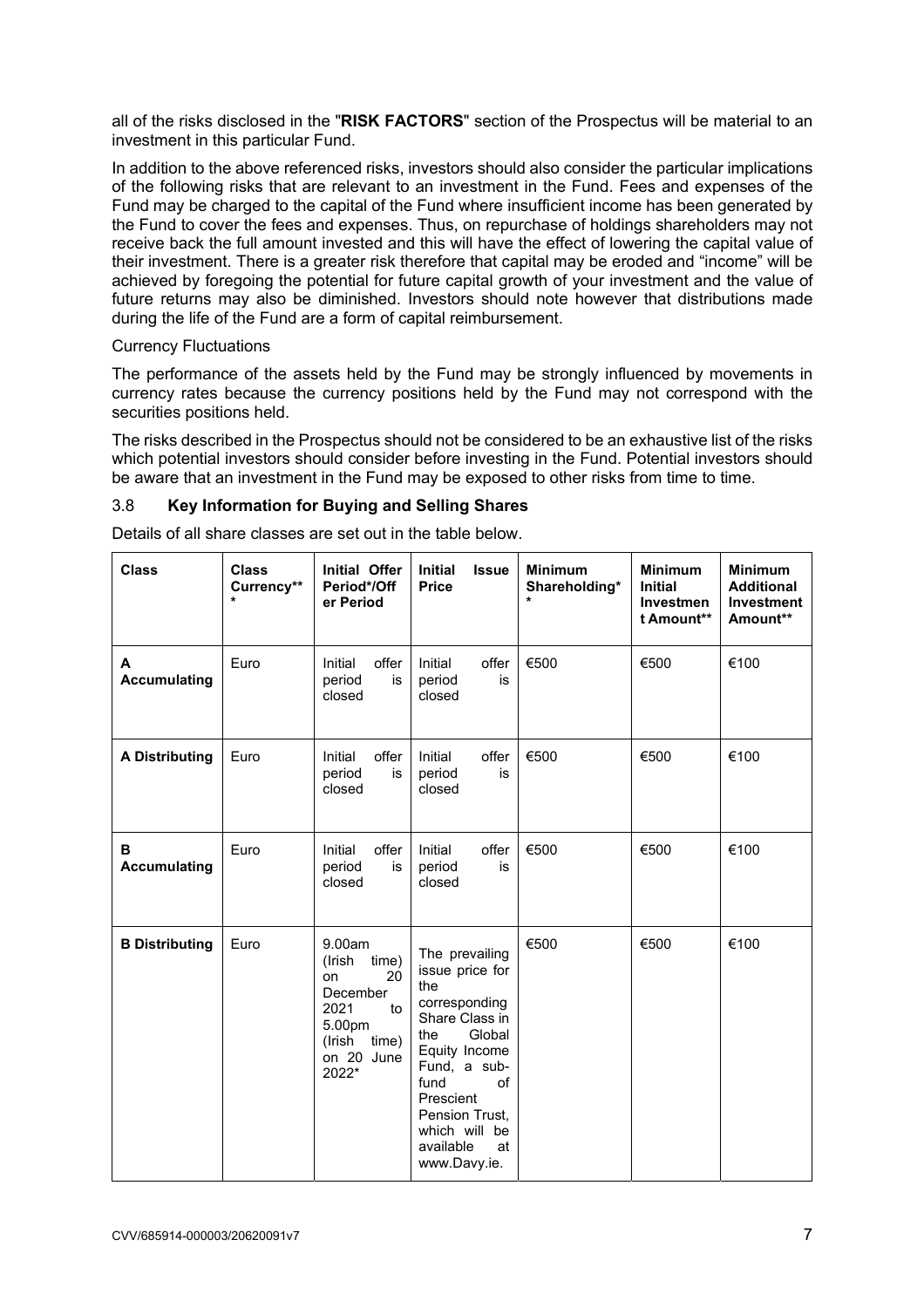| <b>Class</b>             | Class<br>Currency**<br>* | <b>Initial Offer</b><br>Period*/Off<br>er Period                                                                    | <b>Initial</b><br><b>Issue</b><br><b>Price</b>                                                                                                                                                                                 | <b>Minimum</b><br>Shareholding* | <b>Minimum</b><br><b>Initial</b><br>Investmen<br>t Amount** | <b>Minimum</b><br><b>Additional</b><br><b>Investment</b><br>Amount** |
|--------------------------|--------------------------|---------------------------------------------------------------------------------------------------------------------|--------------------------------------------------------------------------------------------------------------------------------------------------------------------------------------------------------------------------------|---------------------------------|-------------------------------------------------------------|----------------------------------------------------------------------|
| С<br><b>Accumulating</b> | Euro                     | 9.00am<br>(Irish<br>time)<br>20<br>on<br>December<br>2021<br>to<br>5.00pm<br>(Irish<br>time)<br>on 20 June<br>2022* | The prevailing<br>issue price for<br>the<br>corresponding<br>Share Class in<br>Global<br>the<br>Equity Income<br>Fund, a sub-<br>fund<br>οf<br>Prescient<br>Pension Trust,<br>which will be<br>available<br>at<br>www.Davy.ie. | €500                            | €500                                                        | €100                                                                 |
| D<br><b>Accumulating</b> | Euro                     | Initial<br>offer<br>period<br>is<br>closed                                                                          | offer<br>Initial<br>period<br>is<br>closed                                                                                                                                                                                     | €500                            | €500                                                        | €100                                                                 |
| Е<br><b>Accumulating</b> | Euro                     | Initial<br>offer<br>period<br>is<br>closed                                                                          | Initial<br>offer<br>period<br>is<br>closed                                                                                                                                                                                     | €500                            | €500                                                        | €100                                                                 |
| F<br><b>Accumulating</b> | Euro                     | 9.00am<br>time)<br>(Irish<br>20<br>on<br>December<br>2021<br>to<br>5.00pm<br>time)<br>(Irish<br>on 20 June<br>2022* | The prevailing<br>issue price for<br>the<br>corresponding<br>Share Class in<br>the<br>Global<br>Equity Income<br>Fund, a sub-<br>fund<br>of<br>Prescient<br>Pension Trust,<br>which will be<br>available<br>at<br>www.Davy.ie. | €500                            | €500                                                        | €100                                                                 |
| G<br><b>Accumulating</b> | Euro                     | 9.00am<br>time)<br>(Irish<br>20<br>on<br>December<br>2021<br>to<br>5.00pm<br>time)<br>(Irish<br>on 20 June<br>2022* | The prevailing<br>issue price for<br>the<br>corresponding<br>Share Class in<br>Global<br>the<br>Equity Income<br>Fund, a sub-<br>fund<br>οf<br>Prescient<br>Pension Trust,<br>which will be<br>available<br>at<br>www.Davy.ie. | €500                            | €500                                                        | €100                                                                 |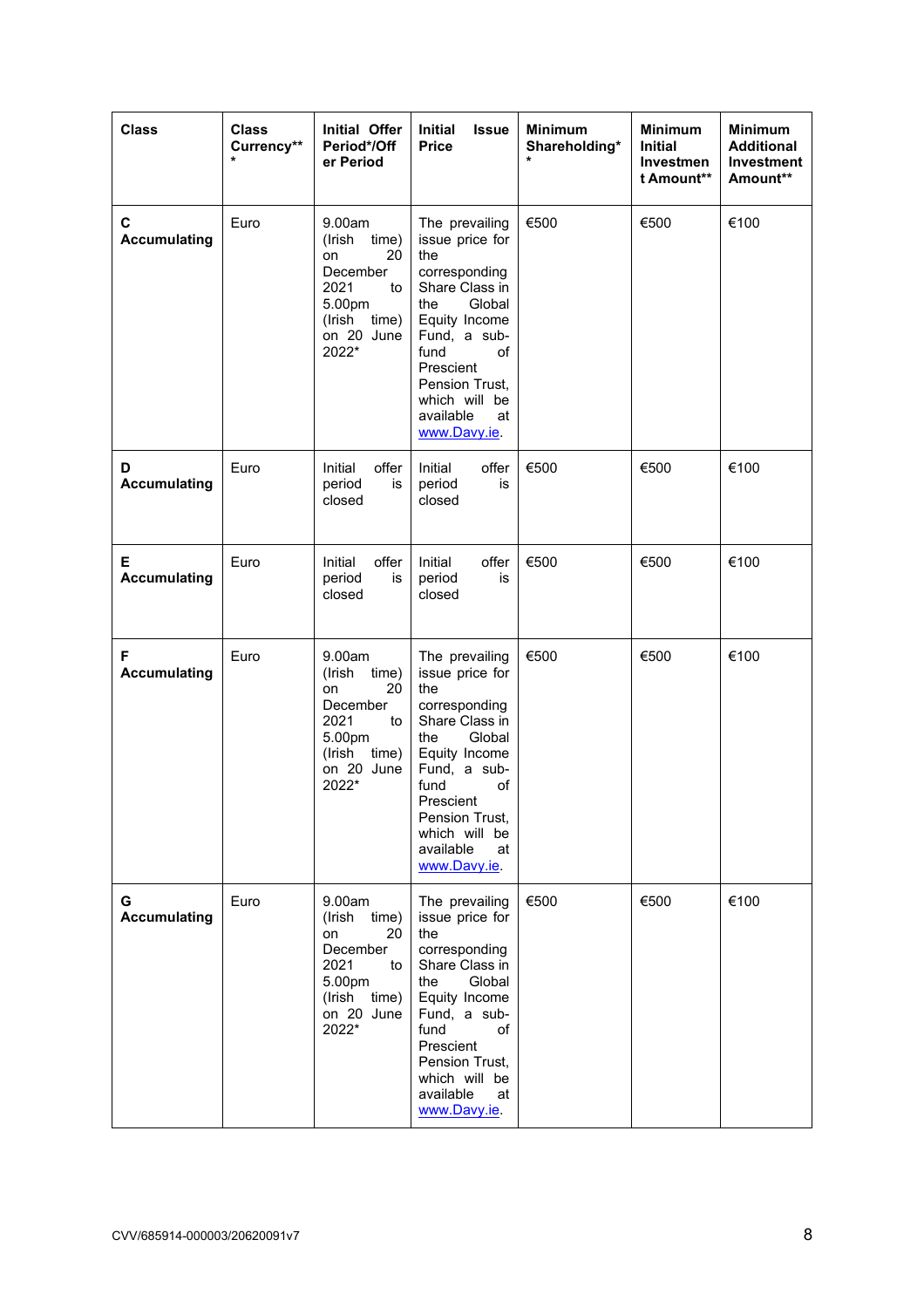| <b>Class</b>             | <b>Class</b><br>Currency**<br>$\star$ | <b>Initial Offer</b><br>Period*/Off<br>er Period                                                                    | <b>Initial</b><br><b>Issue</b><br><b>Price</b>                                                                                                                                                                                 | <b>Minimum</b><br>Shareholding* | <b>Minimum</b><br>Initial<br><b>Investmen</b><br>t Amount** | <b>Minimum</b><br><b>Additional</b><br>Investment<br>Amount** |
|--------------------------|---------------------------------------|---------------------------------------------------------------------------------------------------------------------|--------------------------------------------------------------------------------------------------------------------------------------------------------------------------------------------------------------------------------|---------------------------------|-------------------------------------------------------------|---------------------------------------------------------------|
| н<br><b>Accumulating</b> | Euro                                  | Initial<br>offer<br>period<br>is<br>closed                                                                          | Initial<br>offer<br>period<br>is<br>closed                                                                                                                                                                                     | €500                            | €500                                                        | €100                                                          |
| L<br><b>Accumulating</b> | Euro                                  | 9.00am<br>(Irish<br>time)<br>20<br>on<br>December<br>2021<br>to<br>5.00pm<br>(Irish<br>time)<br>on 20 June<br>2022* | The prevailing<br>issue price for<br>the<br>corresponding<br>Share Class in<br>Global<br>the<br>Equity Income<br>Fund, a sub-<br>fund<br>of<br>Prescient<br>Pension Trust,<br>which will be<br>available<br>at<br>www.Davy.ie. | €500                            | €500                                                        | €100                                                          |
| J Distributing           | Euro                                  | Initial<br>offer<br>period<br>is<br>closed                                                                          | offer<br>Initial<br>period<br>is<br>closed                                                                                                                                                                                     | €500                            | €500                                                        | €100                                                          |
| <b>K Distributing</b>    | Euro                                  | 9.00am<br>(Irish<br>time)<br>20<br>on<br>December<br>2021<br>to<br>5.00pm<br>(Irish<br>time)<br>on 20 June<br>2022* | The prevailing<br>issue price for<br>the<br>corresponding<br>Share Class in<br>Global<br>the<br>Equity Income<br>Fund, a sub-<br>fund<br>of<br>Prescient<br>Pension Trust,<br>which will be<br>available<br>at<br>www.Davy.ie. | €500                            | €500                                                        | €100                                                          |
| <b>L</b> Distributing    | Euro                                  | 9.00am<br>time)<br>(Irish<br>20<br>on<br>December<br>2021<br>to<br>5.00pm<br>(Irish<br>time)<br>on 20 June<br>2022* | The prevailing<br>issue price for<br>the<br>corresponding<br>Share Class in<br>Global<br>the<br>Equity Income<br>Fund, a sub-<br>fund<br>of<br>Prescient<br>Pension Trust,<br>which will be<br>available<br>at<br>www.Davy.ie. | €500                            | €500                                                        | €100                                                          |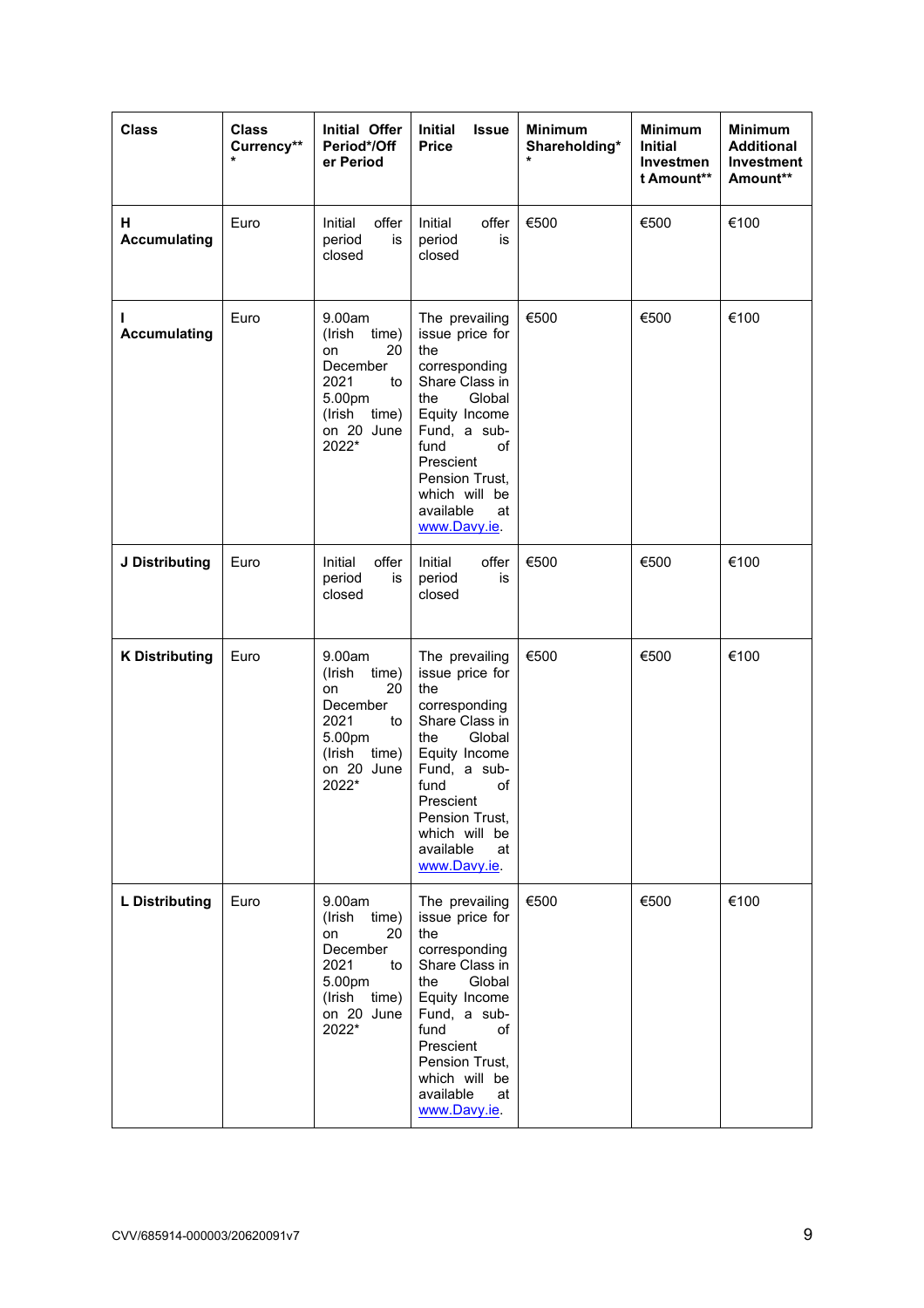| <b>Class</b>             | <b>Class</b><br>Currency**<br>$\star$ | <b>Initial Offer</b><br>Period*/Off<br>er Period                                                                    | <b>Initial</b><br><b>Issue</b><br><b>Price</b>                                                                                                                                                                                 | <b>Minimum</b><br>Shareholding* | <b>Minimum</b><br>Initial<br><b>Investmen</b><br>t Amount** | <b>Minimum</b><br><b>Additional</b><br>Investment<br>Amount** |
|--------------------------|---------------------------------------|---------------------------------------------------------------------------------------------------------------------|--------------------------------------------------------------------------------------------------------------------------------------------------------------------------------------------------------------------------------|---------------------------------|-------------------------------------------------------------|---------------------------------------------------------------|
| <b>M Distributing</b>    | Euro                                  | 9.00am<br>(Irish<br>time)<br>20<br>on<br>December<br>2021<br>to<br>5.00pm<br>(Irish<br>time)<br>on 20 June<br>2022* | The prevailing<br>issue price for<br>the<br>corresponding<br>Share Class in<br>Global<br>the<br>Equity Income<br>Fund, a sub-<br>of<br>fund<br>Prescient<br>Pension Trust,<br>which will be<br>available<br>at<br>www.Davy.ie. | €500                            | €500                                                        | €100                                                          |
| <b>N</b> Distributing    | Euro                                  | 9.00am<br>(Irish<br>time)<br>20<br>on<br>December<br>2021<br>to<br>5.00pm<br>(Irish<br>time)<br>on 20 June<br>2022* | The prevailing<br>issue price for<br>the<br>corresponding<br>Share Class in<br>the<br>Global<br>Equity Income<br>Fund, a sub-<br>fund<br>of<br>Prescient<br>Pension Trust,<br>which will be<br>available<br>at<br>www.Davy.ie. | €500                            | €500                                                        | €100                                                          |
| O<br><b>Accumulating</b> | Sterling                              | Initial<br>offer<br>period<br>is<br>closed                                                                          | Initial<br>offer<br>period<br>is<br>closed                                                                                                                                                                                     | £500                            | £500                                                        | £100                                                          |
| P Distributing           | Sterling                              | 9.00am<br>time)<br>(Irish<br>on<br>20<br>December<br>2021<br>to<br>5.00pm<br>(Irish<br>time)<br>on 20 June<br>2022* | The prevailing<br>issue price for<br>the<br>corresponding<br>Share Class in<br>Global<br>the<br>Equity Income<br>Fund, a sub-<br>fund<br>of<br>Prescient<br>Pension Trust,<br>which will be<br>available<br>at<br>www.Davy.ie. | £500                            | £500                                                        | £100                                                          |
| Q<br><b>Accumulating</b> | Sterling                              | 9.00am<br>time)<br>(Irish<br>20<br>on<br>December<br>2021<br>to<br>5.00pm<br>time)<br>(Irish                        | The prevailing<br>issue price for<br>the<br>corresponding<br>Share Class in<br>Global<br>the<br>Equity Income<br>Fund, a sub-<br>fund<br>of                                                                                    | £500                            | £500                                                        | £100                                                          |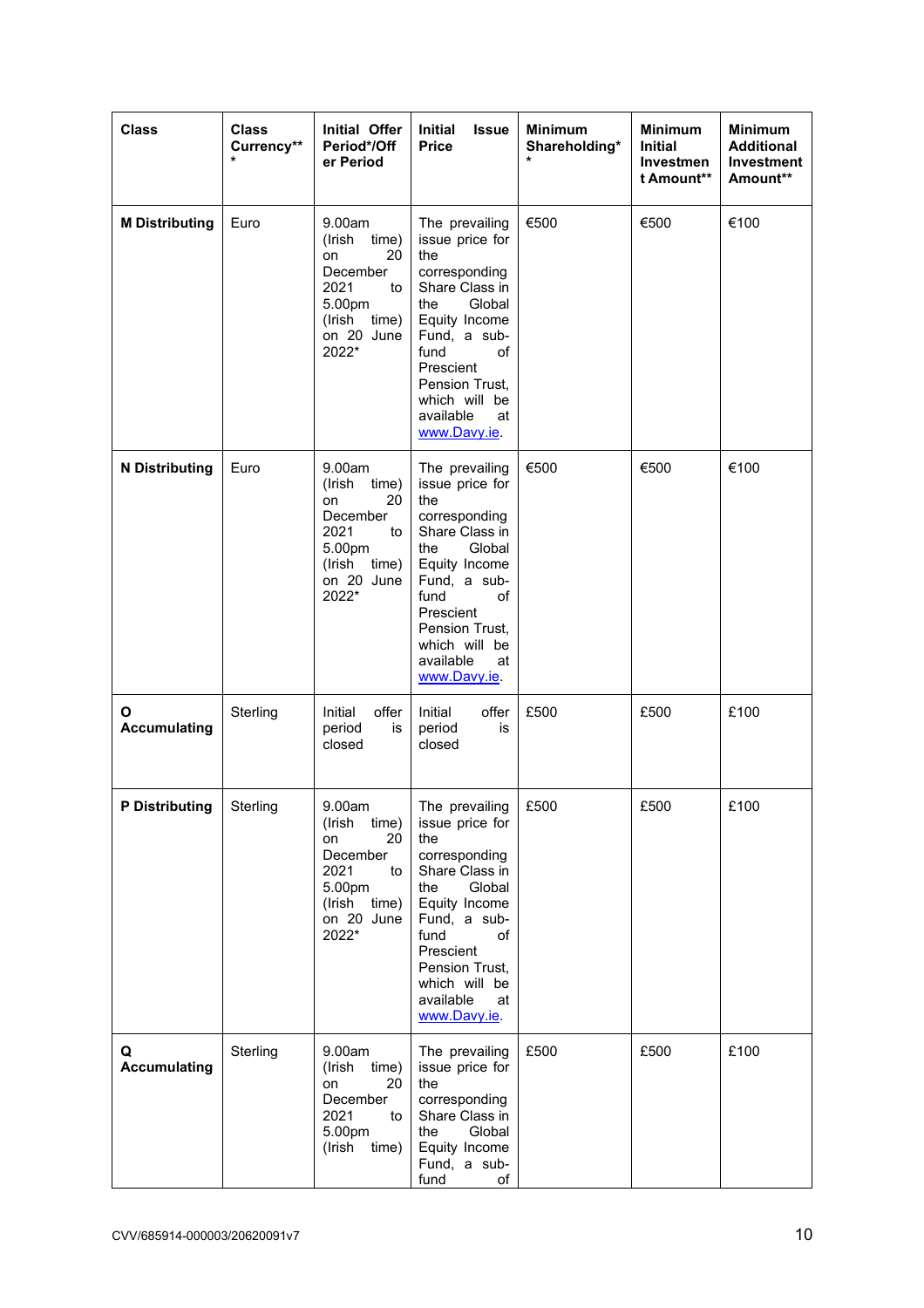| <b>Class</b>             | <b>Class</b><br>Currency**<br>$\star$ | Initial Offer<br>Period*/Off<br>er Period                                                                           | <b>Initial</b><br><b>Issue</b><br><b>Price</b>                                                                                                                                                                                 | <b>Minimum</b><br>Shareholding* | <b>Minimum</b><br>Initial<br><b>Investmen</b><br>t Amount** | <b>Minimum</b><br><b>Additional</b><br>Investment<br>Amount** |
|--------------------------|---------------------------------------|---------------------------------------------------------------------------------------------------------------------|--------------------------------------------------------------------------------------------------------------------------------------------------------------------------------------------------------------------------------|---------------------------------|-------------------------------------------------------------|---------------------------------------------------------------|
|                          |                                       | on 20 June<br>2022*                                                                                                 | Prescient<br>Pension Trust,<br>which will be<br>available<br>at<br>www.Davy.ie.                                                                                                                                                |                                 |                                                             |                                                               |
| <b>R</b> Distributing    | Sterling                              | 9.00am<br>(Irish<br>time)<br>20<br>on<br>December<br>2021<br>to<br>5.00pm<br>(Irish<br>time)<br>on 20 June<br>2022* | The prevailing<br>issue price for<br>the<br>corresponding<br>Share Class in<br>Global<br>the<br>Equity Income<br>Fund, a sub-<br>fund<br>of<br>Prescient<br>Pension Trust,<br>which will be<br>available<br>at<br>www.Davy.ie. | £500                            | £500                                                        | £100                                                          |
| S<br><b>Accumulating</b> | Sterling                              | 9.00am<br>(Irish<br>time)<br>20<br>on<br>December<br>2021<br>to<br>5.00pm<br>(Irish<br>time)<br>on 20 June<br>2022* | The prevailing<br>issue price for<br>the<br>corresponding<br>Share Class in<br>Global<br>the<br>Equity Income<br>Fund, a sub-<br>fund<br>of<br>Prescient<br>Pension Trust,<br>which will be<br>available<br>at<br>www.Davy.ie. | £500                            | £500                                                        | £100                                                          |
| <b>T Distributing</b>    | Sterling                              | 9.00am<br>(Irish<br>time)<br>on<br>20<br>December<br>2021<br>to<br>5.00pm<br>(Irish<br>time)<br>on 20 June<br>2022* | The prevailing<br>issue price for<br>the<br>corresponding<br>Share Class in<br>Global<br>the<br>Equity Income<br>Fund, a sub-<br>fund<br>of<br>Prescient<br>Pension Trust,<br>which will be<br>available<br>at<br>www.Davy.ie. | £500                            | £500                                                        | £100                                                          |
| U<br><b>Accumulating</b> | Sterling                              | Initial<br>offer<br>period<br>is<br>closed                                                                          | Initial<br>offer<br>period<br>is<br>closed                                                                                                                                                                                     | £500                            | £500                                                        | £100                                                          |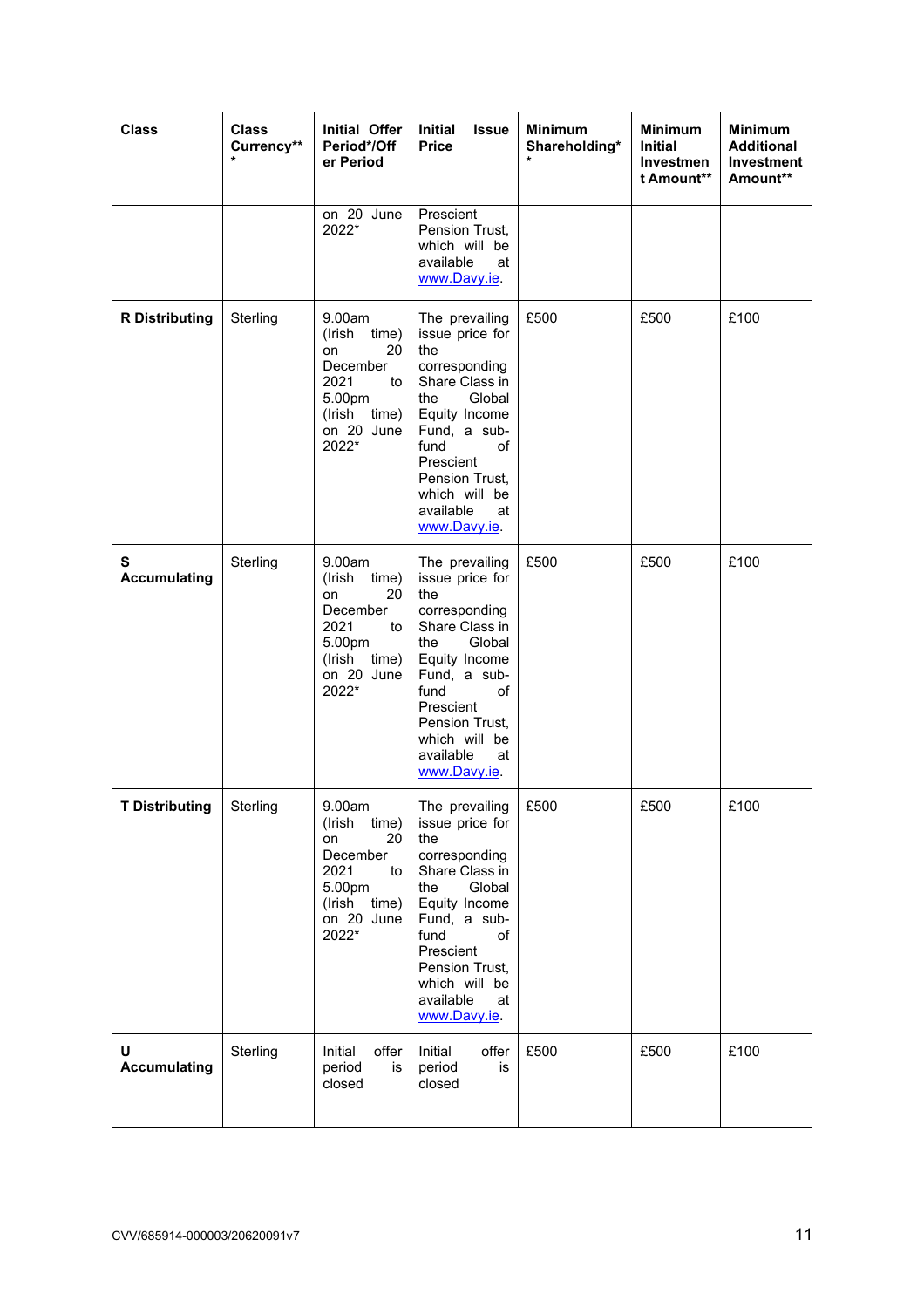| <b>Class</b>              | <b>Class</b><br>Currency**<br>* | Initial Offer<br>Period*/Off<br>er Period                                                                           | <b>Initial</b><br><b>Issue</b><br><b>Price</b>                                                                                                                                                                                 | <b>Minimum</b><br>Shareholding* | <b>Minimum</b><br>Initial<br>Investmen<br>t Amount** | <b>Minimum</b><br><b>Additional</b><br><b>Investment</b><br>Amount** |
|---------------------------|---------------------------------|---------------------------------------------------------------------------------------------------------------------|--------------------------------------------------------------------------------------------------------------------------------------------------------------------------------------------------------------------------------|---------------------------------|------------------------------------------------------|----------------------------------------------------------------------|
| <b>V Distributing</b>     | Sterling                        | offer<br>Initial<br>period<br>is<br>closed                                                                          | Initial<br>offer<br>period<br>is<br>closed                                                                                                                                                                                     | £500                            | £500                                                 | £100                                                                 |
| X<br><b>Accumulating</b>  | Sterling                        | 9.00am<br>(Irish<br>time)<br>20<br>on<br>December<br>2021<br>to<br>5.00pm<br>(Irish<br>time)<br>on 20 June<br>2022* | The prevailing<br>issue price for<br>the<br>corresponding<br>Share Class in<br>Global<br>the<br>Equity Income<br>Fund, a sub-<br>fund<br>of<br>Prescient<br>Pension Trust,<br>which will be<br>available<br>at<br>www.Davy.ie. | £500                            | £500                                                 | £100                                                                 |
| <b>Y Distributing</b>     | Euro                            | offer<br>Initial<br>period<br>is<br>closed                                                                          | offer<br>Initial<br>period<br>is<br>closed                                                                                                                                                                                     | €500                            | €500                                                 | €100                                                                 |
| Y<br><b>Accumulating</b>  | Euro                            | 9.00am<br>(Irish<br>time)<br>20<br>on<br>December<br>2021<br>to<br>5.00pm<br>(Irish<br>time)<br>on 20 June<br>2022* | €1                                                                                                                                                                                                                             | €500                            | €500                                                 | €100                                                                 |
| AA<br><b>Accumulating</b> | Euro                            | 9.00am<br>(Irish time)<br>20<br>on<br>December<br>2021<br>to<br>5.00pm<br>(Irish time)<br>on 20 June<br>2022*       | €1                                                                                                                                                                                                                             | €500                            | €500                                                 | €100                                                                 |
| AA<br><b>Distributing</b> | Euro                            | 9.00am<br>(Irish time)<br>20<br>on<br>December<br>2021<br>to<br>5.00pm<br>(Irish time)<br>on 20 June<br>2022*       | €1                                                                                                                                                                                                                             | €500                            | €500                                                 | €100                                                                 |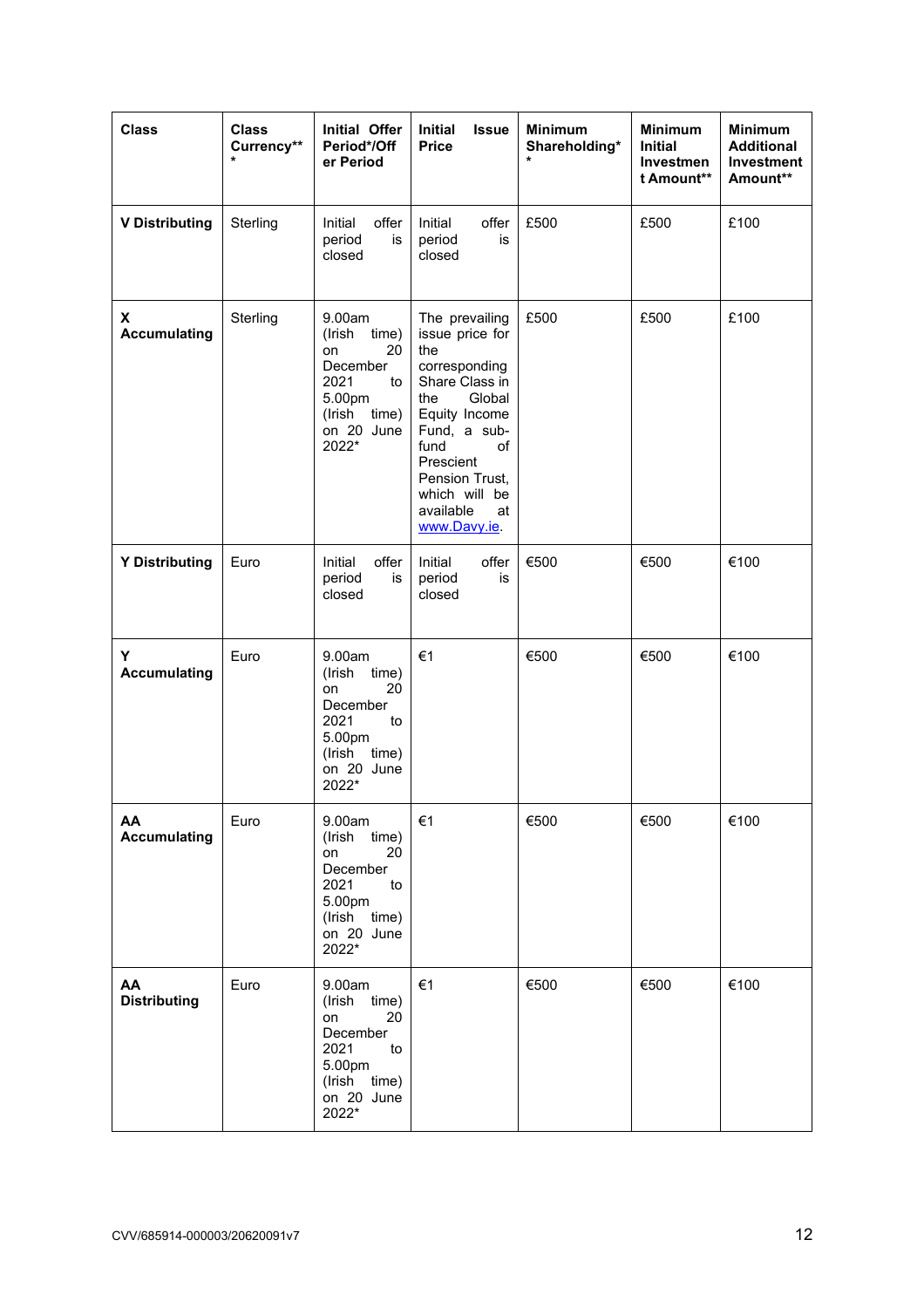Class Y Accumulating Shares do not bear any Investment Management Fees or performance fees and are restricted to Davy Group personnel. Shares of any Class cannot be switched for Shares of Class Y Accumulating.

\*The Initial Offer Period may be shortened or extended by the Directors. The Central Bank will be notified in advance of any such shortening or extension if subscriptions for Shares have been received and otherwise shall be notified subsequently, on an annual basis.

\*\*Subject to the discretion of the Directors (or their delegate) in each case to allow lesser amounts.

\*\*\*Unhedged Currency Share Classes. A currency conversion will take place on subscription, redemption and distributions at prevailing exchange rates. The value of the Share expressed in the Class currency may be subject to exchange rate risk in relation to the Base Currency.

Applications for Shares and applications for the repurchase of Shares along with all required antimoney laundering documentation must be received by the Dealing Deadline.

Applications for Shares will only be accepted on a cleared funds basis in the Base Currency.

Applications received after the Dealing Deadline for the relevant Dealing Day shall be deemed to have been received by the next Dealing Deadline, save in exceptional circumstances where the Directors may in their absolute discretion (reasons to be documented) determine and provided the Applications are received before the Valuation Point for the relevant Dealing Day. Repurchase requests received after the Dealing Deadline shall be treated as having been received by the following Dealing Deadline, save in exceptional circumstances where the Directors may in their absolute discretion (reasons to be documented) determine and provided they are received before the Valuation Point for the relevant Dealing Day.

Subscription Settlement Date: Subscription monies should be paid to the account specified in the Application Form (or such other account specified by the Administrator) so as to be received by no later than three Business Days after the relevant Dealing Day. If payment in full and/or a properly completed Application Form along with all required anti-money laundering documentation have not been received by the relevant times stipulated above, the application may be refused.

Repurchase Settlement Date: Payment of Repurchase Proceeds will be made by electronic transfer to the account of the redeeming Shareholder at the risk and expense of the Shareholder normally within three Business Days of the relevant Dealing Day and, in all cases, will be paid within ten Business Days of the Dealing Deadline for the relevant Dealing Day, provided that all the required documentation has been furnished to and received by the Administrator.

Repurchase proceeds may at the discretion of the Directors be paid in specie where the repurchasing Shareholder requests the repurchase of a number of Shares that represents 5% or more of the Net Asset Value of the Fund. Repurchase requests, which represent less than 5% of the Net Asset Value of the Fund may be satisfied by way of an in specie transfer where the repurchasing Shareholder has consented to same.

Shares may also be subscribed in specie at the discretion of the Directors.

Please also refer to the section of the Prospectus entitled "**In specie Repurchases**" and "**In Specie Subscriptions**".

#### 3.9 **Dividend Policy**

For the Class A Accumulating Shares, the Class B Accumulating Shares, the Class C Accumulating Shares, the Class D Accumulating Shares, the Class E Accumulating Shares, the Class F Accumulating Shares, the Class G Accumulating Shares, the Class H Accumulating Shares, the Class I Accumulating Shares, the Class O Accumulating Shares, the Class Q Accumulating Shares, the Class S Accumulating Shares, the Class U Accumulating Shares, the Class X Accumulating Shares and the Class Y Accumulating Shares and the Class AA Accumulating Shares (the "**Accumulating Share Classes**") (and indicated as such in the table in the section above titled "**Key Information for Buying and Selling Shares**"), it is the present intention of the Directors not to declare or pay dividends, and any income or gains earned by the Fund and these Share Classes, will be reinvested and reflected in the value of the Shares.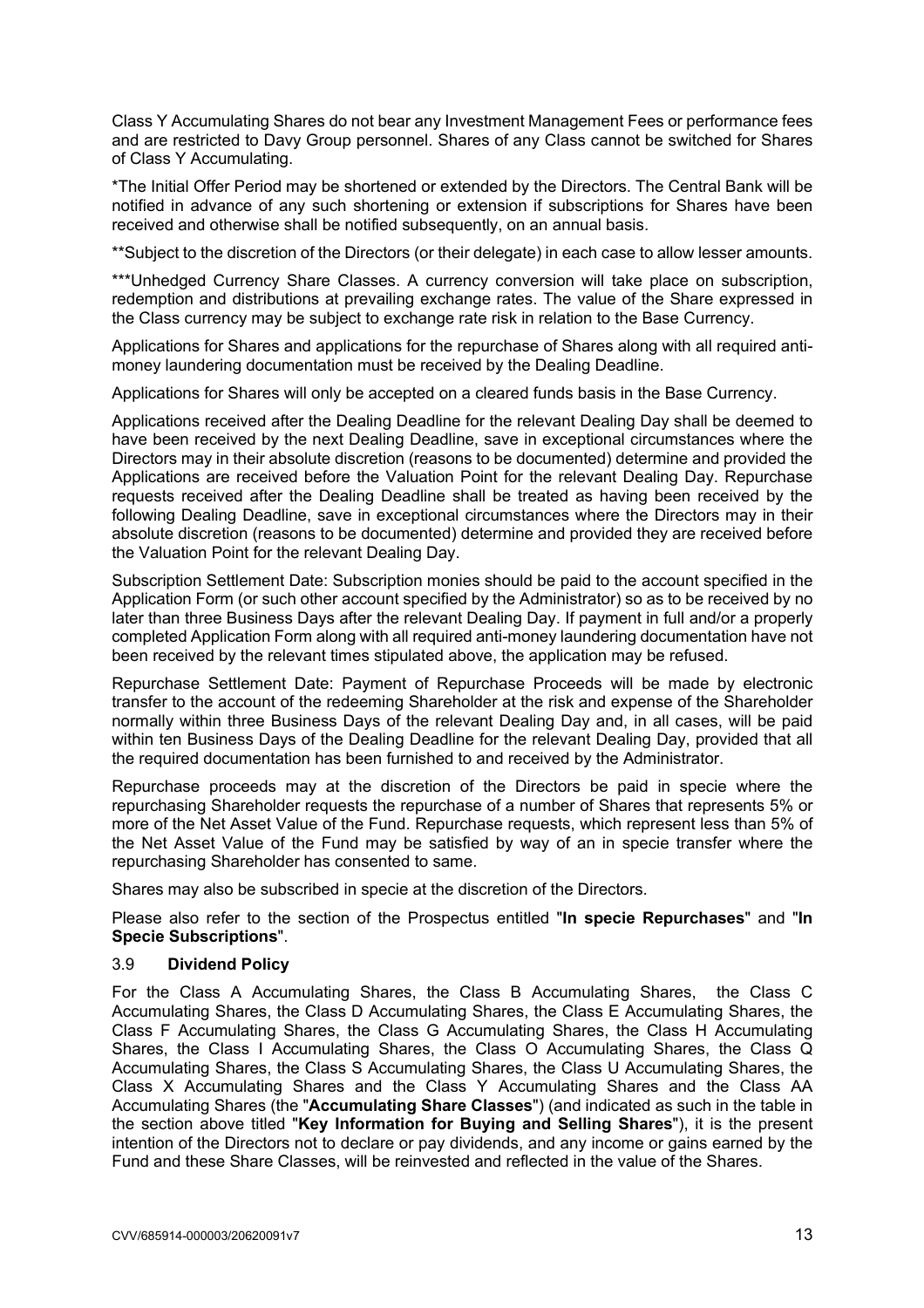For the Class A Distributing Shares, the Class B Distributing Shares, the Class J Distributing Shares, the Class K Distributing Shares, the Class L Distributing Shares, the Class M Distributing Shares, the Class N Distributing Shares, the Class P Distributing Shares, the Class R Distributing Shares, the Class T Distributing Shares, the Class V Distributing Shares and the Class Y Distributing Shares and the AA Distributing Shares (the "**Distributing Share Classes**") (and indicated as such in the table in the section above entitled "**Key Information for Buying and Selling Shares**"), subject to net income being available for distribution, the Directors intend to declare dividends on the Distribution Date and such dividends will be paid on or before the 14<sup>th</sup> Business Day following the Distribution Date to all Shareholders entered on the register of Shareholders at the close of business on the Business Day immediately preceding the Distribution Date and therefore applicants for Shares to be dealt on or after the Distribution Date will not be entitled to the distribution paid in respect of such Distribution Date but Shareholders seeking to repurchase their Shares on or after the Distribution Date will receive the distribution paid in respect of such Distribution Date.

The Directors reserve the right to increase or decrease the frequency of dividend payments, if any, at their discretion for the Distributing Share Classes. In the event of a change of policy full details will be disclosed in an updated Supplement and Shareholders will be notified in advance. Under the Constitution, dividends may be paid out of the profits, being (i) the accumulated revenue (consisting of all revenue accrued including interest and dividends) less expenses and/or (ii) realised and unrealised capital gains on the disposal/valuation of investments and other funds less realised and unrealised accumulated capital losses of the Fund or (iii) out of capital.

Dividends are paid out of capital to allow the provision of income to Shareholders of the Distributing Share Classes, in the event of insufficient income being in the Fund for a particular period.

Dividends will be paid to Shareholders by electronic transfer to the relevant Shareholder's bank account of record on the initial Application Form in the currency of denomination of the relevant Distributing Share Class at the expense of the payee and within the timeframe outlined above. The net income available for distribution in respect of the relevant Distributing Share Class will be determined in accordance with the relevant law and generally accepted accounting principles consistently applied.

Please also refer to the section in the Prospectus entitled "**Dividend Policy**".

#### 3.10 **Exchange of Shares**

Shareholders may exchange between similar Classes of Shares in accordance with the provisions set out under the heading "**Exchange of Shares**" in the Prospectus. The Directors can refuse an application to exchange between Classes of Shares in accordance with the provisions set out under the heading "**Exchange of Shares**".

#### 3.11 **Benchmark Regulation**

The Fund uses the MSCI World Index (the "**Benchmark**") to measure the performance of the Fund for comparison purposes only.

The Benchmark, administered by the European Money Markets Institute, has been added to the list of critical benchmarks pursuant to Article 10(1) of the Benchmark Regulation.

## 3.12 **Fees and Expenses**

The following fees and expenses will be incurred by the Company on behalf of the Fund and will affect the Net Asset Value of the relevant Share Class of the Fund.

| <b>Class</b>             | Investment<br><b>Management</b><br>Fee | <b>Distributor</b><br>Fee | Administrator<br><b>Fee</b>                   | <b>Depositary Fee</b>                                   | <b>Performance</b><br>Fee |
|--------------------------|----------------------------------------|---------------------------|-----------------------------------------------|---------------------------------------------------------|---------------------------|
| А<br><b>Accumulating</b> | 0.675%                                 | $0\%$                     | 0.085%<br>Per annum of the<br>NAV of the Fund | 0.0175%<br>Per<br>0f<br>annum<br>the NAV of the<br>Fund | $0\%$                     |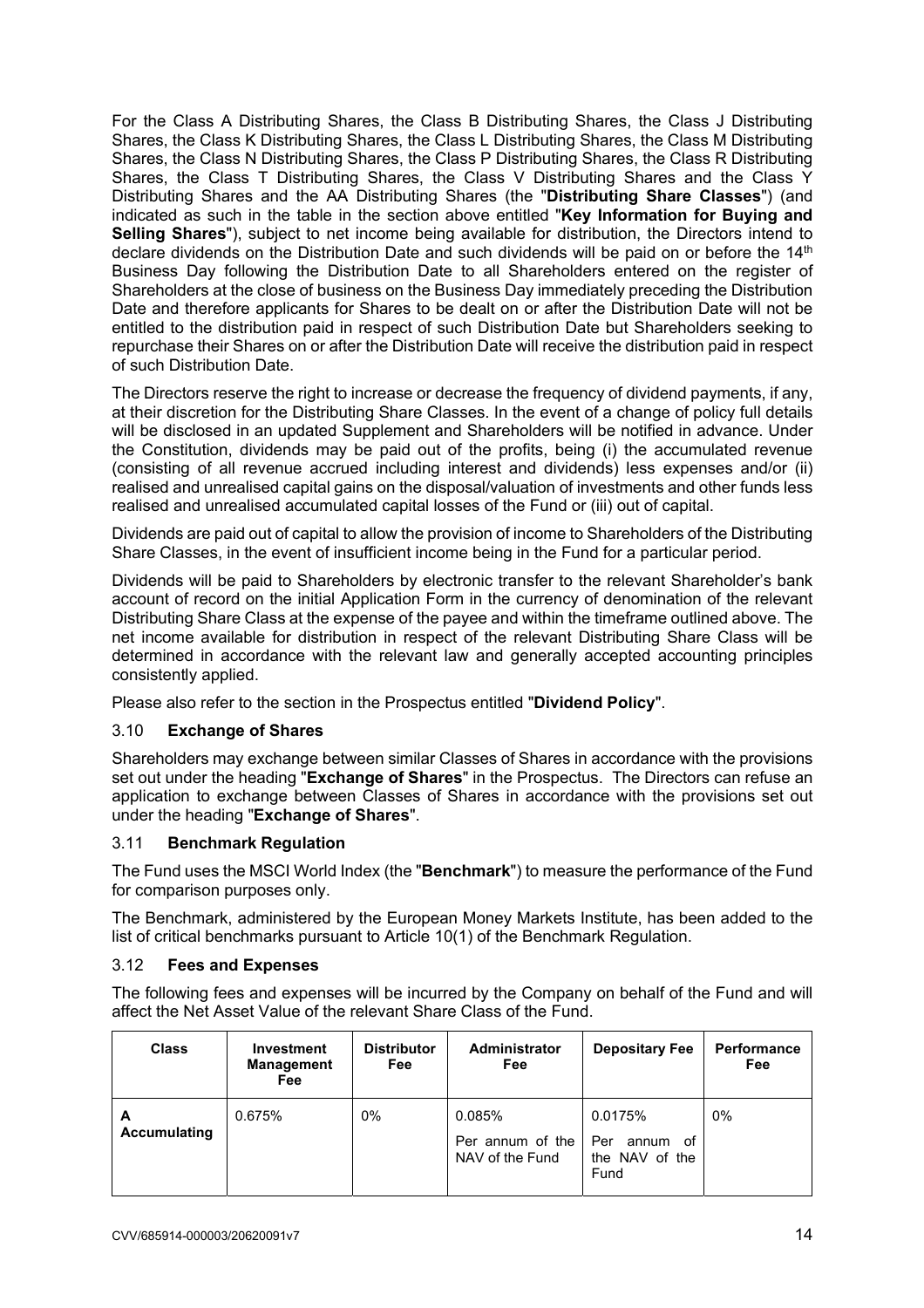| <b>Class</b>          | <b>Investment</b><br><b>Management</b><br>Fee | <b>Distributor</b><br>Fee | Administrator<br>Fee                               | <b>Depositary Fee</b>                  | Performance<br>Fee |
|-----------------------|-----------------------------------------------|---------------------------|----------------------------------------------------|----------------------------------------|--------------------|
| <b>A Distributing</b> | 0.675%                                        | 0%                        | 0.085%                                             | 0.0175%                                | 0%                 |
|                       |                                               |                           | Per annum of the<br>NAV of the Fund                | Per annum of<br>the NAV of the<br>Fund |                    |
| в                     | 1.35%                                         | 0%                        | 0.085%                                             | 0.0175%                                | $0\%$              |
| <b>Accumulating</b>   |                                               |                           | Per annum of the<br>NAV of the Fund                | Per annum of<br>the NAV of the<br>Fund |                    |
| <b>B Distributing</b> | 1.35%                                         | 0%                        | 0.085%                                             | 0.0175%                                | $0\%$              |
|                       |                                               |                           | Per annum of the<br>NAV of the Fund                | Per annum of<br>the NAV of the<br>Fund |                    |
| C                     | 0.90%                                         | 0%                        | 0.085%                                             | 0.0175%                                | 0%                 |
| <b>Accumulating</b>   |                                               |                           | Per annum of the<br>NAV of the Fund                | Per annum of<br>the NAV of the<br>Fund |                    |
| D                     | 1%                                            | 0%                        | 0.085%                                             | 0.0175%                                | $0\%$              |
| <b>Accumulating</b>   |                                               |                           | Per annum of the<br>NAV of the Fund                | Per annum of<br>the NAV of the<br>Fund |                    |
| Е                     | 0.5%                                          | 0%                        | 0.085%                                             | 0.0175%                                | $0\%$              |
| <b>Accumulating</b>   |                                               |                           | Per annum of the<br>NAV of the Fund                | Per annum of<br>the NAV of the<br>Fund |                    |
| F                     | 0.75%                                         | 0%                        | 0.085%                                             | 0.0175%                                | 0%                 |
| <b>Accumulating</b>   |                                               |                           | Per annum of the I Per annum of<br>NAV of the Fund | the NAV of the<br>Fund                 |                    |
| G                     | 1.10%                                         | 0%                        | 0.085%                                             | 0.0175%                                | 0%                 |
| <b>Accumulating</b>   |                                               |                           | Per annum of the<br>NAV of the Fund                | Per annum of<br>the NAV of the<br>Fund |                    |
| Н.                    | 1.25%                                         | 0%                        | 0.085%                                             | 0.0175%                                | 0%                 |
| <b>Accumulating</b>   |                                               |                           | Per annum of the<br>NAV of the Fund                | Per annum of<br>the NAV of the<br>Fund |                    |
| L                     | 1.50%                                         | 0%                        | 0.085%                                             | 0.0175%                                | $0\%$              |
| <b>Accumulating</b>   |                                               |                           | Per annum of the<br>NAV of the Fund                | Per annum of<br>the NAV of the<br>Fund |                    |
|                       |                                               |                           |                                                    |                                        |                    |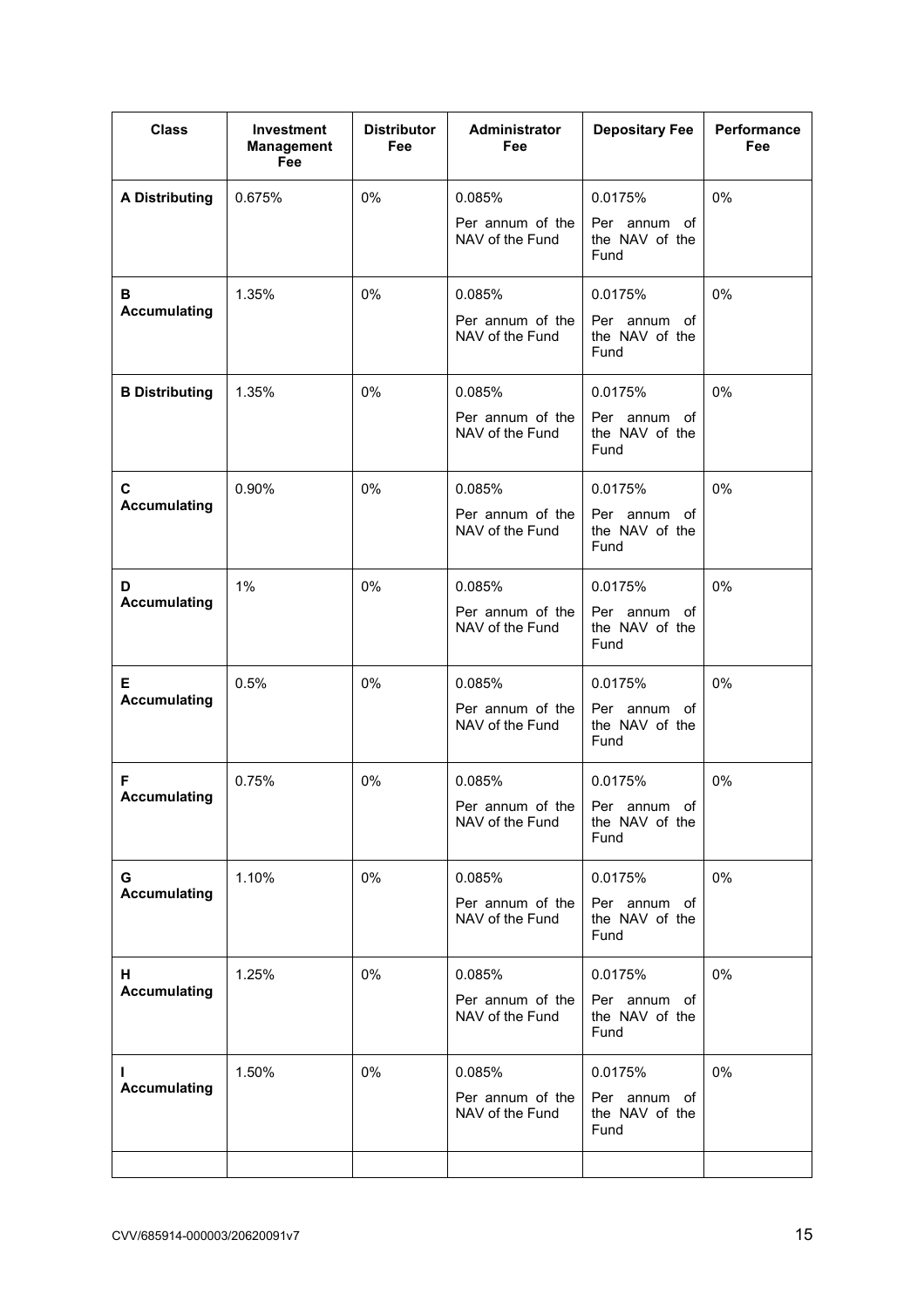| <b>Class</b>          | <b>Investment</b><br><b>Management</b><br>Fee | <b>Distributor</b><br>Fee | Administrator<br><b>Fee</b>         | <b>Depositary Fee</b>                  | Performance<br>Fee |
|-----------------------|-----------------------------------------------|---------------------------|-------------------------------------|----------------------------------------|--------------------|
| J Distributing        | 0.5%                                          | 0%                        | 0.085%                              | 0.0175%                                | 0%                 |
|                       |                                               |                           | Per annum of the<br>NAV of the Fund | Per annum of<br>the NAV of the<br>Fund |                    |
| <b>K Distributing</b> | 0.75%                                         | 0%                        | 0.085%                              | 0.0175%                                | 0%                 |
|                       |                                               |                           | Per annum of the<br>NAV of the Fund | Per annum of<br>the NAV of the<br>Fund |                    |
| <b>L</b> Distributing | 1.10%                                         | 0%                        | 0.085%                              | 0.0175%                                | $0\%$              |
|                       |                                               |                           | Per annum of the<br>NAV of the Fund | Per annum of<br>the NAV of the<br>Fund |                    |
| <b>M Distributing</b> | 1.20%                                         | 0%                        | 0.085%                              | 0.0175%                                | 0%                 |
|                       |                                               |                           | Per annum of the<br>NAV of the Fund | Per annum of<br>the NAV of the<br>Fund |                    |
| <b>N</b> Distributing | 1.50%                                         | 0%                        | 0.085%                              | 0.0175%                                | 0%                 |
|                       |                                               |                           | Per annum of the<br>NAV of the Fund | Per annum of<br>the NAV of the<br>Fund |                    |
| O                     | 0.675%                                        | 0%                        | 0.085%                              | 0.0175%                                | 0%                 |
| <b>Accumulating</b>   |                                               |                           | Per annum of the<br>NAV of the Fund | Per annum of<br>the NAV of the<br>Fund |                    |
| <b>P</b> Distributing | 0.675%                                        | 0%                        | 0.085%                              | 0.0175%                                | 0%                 |
|                       |                                               |                           | Per annum of the<br>NAV of the Fund | Per annum of<br>the NAV of the<br>Fund |                    |
| Q                     | 1.35%                                         | 0%                        | 0.085%                              | 0.0175%                                | 0%                 |
| <b>Accumulating</b>   |                                               |                           | Per annum of the<br>NAV of the Fund | Per annum of<br>the NAV of the<br>Fund |                    |
| <b>R</b> Distributing | 1.35%                                         | 0%                        | 0.085%                              | 0.0175%                                | 0%                 |
|                       |                                               |                           | Per annum of the<br>NAV of the Fund | Per annum of<br>the NAV of the<br>Fund |                    |
| S                     | 0.55%                                         | 0%                        | 0.085%                              | 0.0175%                                | 0%                 |
| <b>Accumulating</b>   |                                               |                           | Per annum of the<br>NAV of the Fund | Per annum of<br>the NAV of the<br>Fund |                    |
|                       |                                               |                           |                                     |                                        |                    |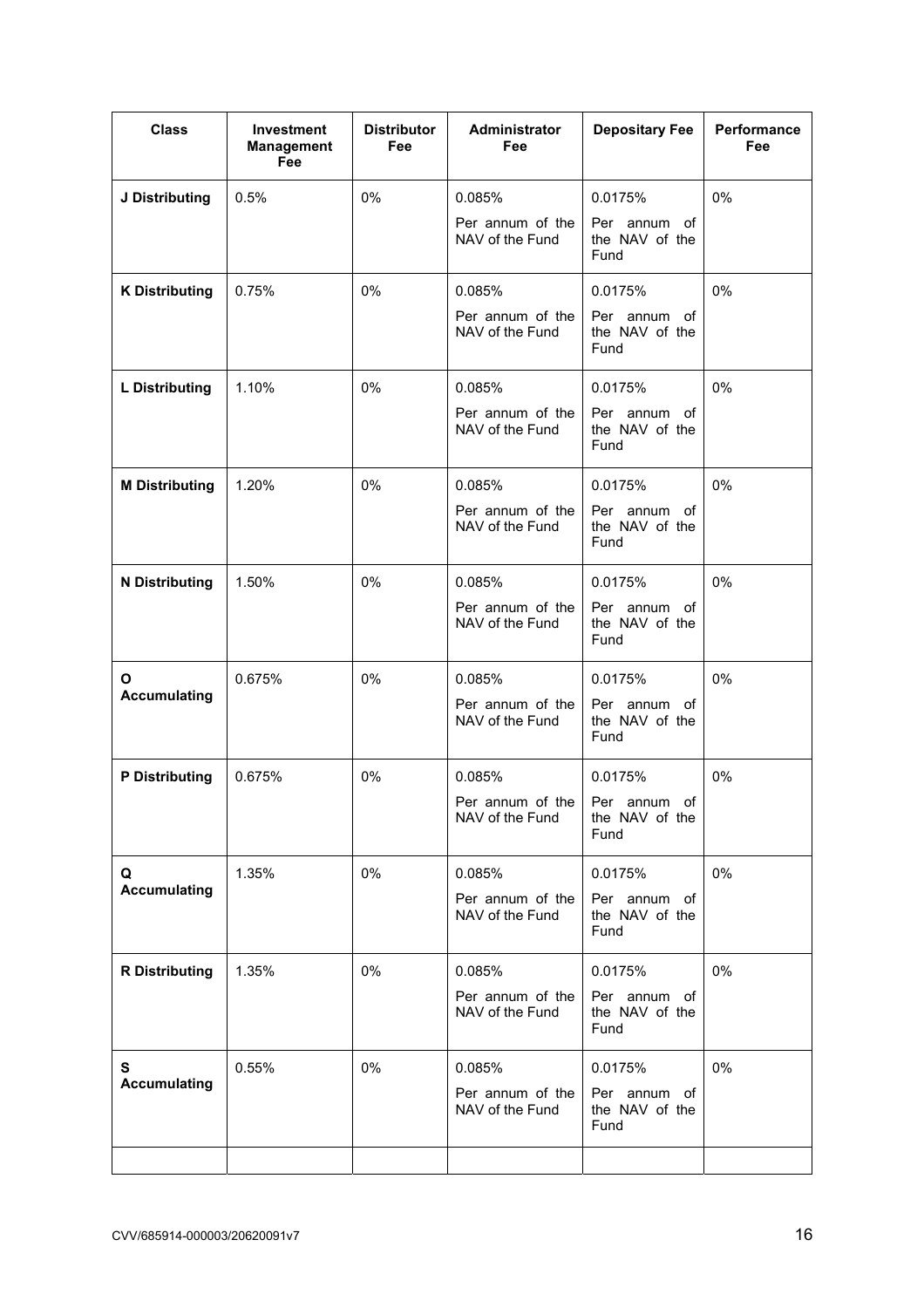| <b>Class</b>              | <b>Investment</b><br><b>Management</b><br>Fee | <b>Distributor</b><br>Fee | Administrator<br>Fee                          | <b>Depositary Fee</b>                             | Performance<br>Fee |
|---------------------------|-----------------------------------------------|---------------------------|-----------------------------------------------|---------------------------------------------------|--------------------|
| <b>T Distributing</b>     | 0.55%                                         | 0%                        | 0.085%<br>Per annum of the<br>NAV of the Fund | 0.0175%<br>Per annum of<br>the NAV of the<br>Fund | 0%                 |
| U<br><b>Accumulating</b>  | 0.75%                                         | 0%                        | 0.085%<br>Per annum of the<br>NAV of the Fund | 0.0175%<br>Per annum of<br>the NAV of the<br>Fund | 0%                 |
| <b>V Distributing</b>     | 0.75%                                         | 0%                        | 0.085%<br>Per annum of the<br>NAV of the Fund | 0.0175%<br>Per annum of<br>the NAV of the<br>Fund | 0%                 |
| X<br><b>Accumulating</b>  | 1.10%                                         | 0%                        | 0.085%<br>Per annum of the<br>NAV of the Fund | 0.0175%<br>Per annum of<br>the NAV of the<br>Fund | 0%                 |
| <b>Y Distributing</b>     | 0%                                            | 0%                        | 0.085%<br>Per annum of the<br>NAV of the Fund | 0.0175%<br>Per annum of<br>the NAV of the<br>Fund | 0%                 |
| Y<br><b>Accumulating</b>  | 0%                                            | 0%                        | 0.085%<br>Per annum of the<br>NAV of the Fund | 0.0175%<br>Per annum of<br>the NAV of the<br>Fund | $0\%$              |
| AA<br><b>Accumulating</b> | 0.35%                                         | 0%                        | 0.085%<br>Per annum of the<br>NAV of the Fund | 0.0175%<br>Per annum of<br>the NAV of the<br>Fund | 0%                 |
| AA<br><b>Distributing</b> | 0.35%                                         | 0%                        | 0.085%<br>Per annum of the<br>NAV of the Fund | 0.0175%<br>Per annum of<br>the NAV of the<br>Fund | 0%                 |

## **Investment Management Fee & Expenses**

The Investment Manager shall be entitled to the maximum annual Investment Management Fee equal to a percentage of the Net Asset Value of the relevant Class detailed in the above table.

Such fee shall be calculated and accrued at each Valuation Point and payable monthly in arrears.

The Investment Manager is also entitled to its reasonable out-of-pocket expenses out of the assets of the Fund.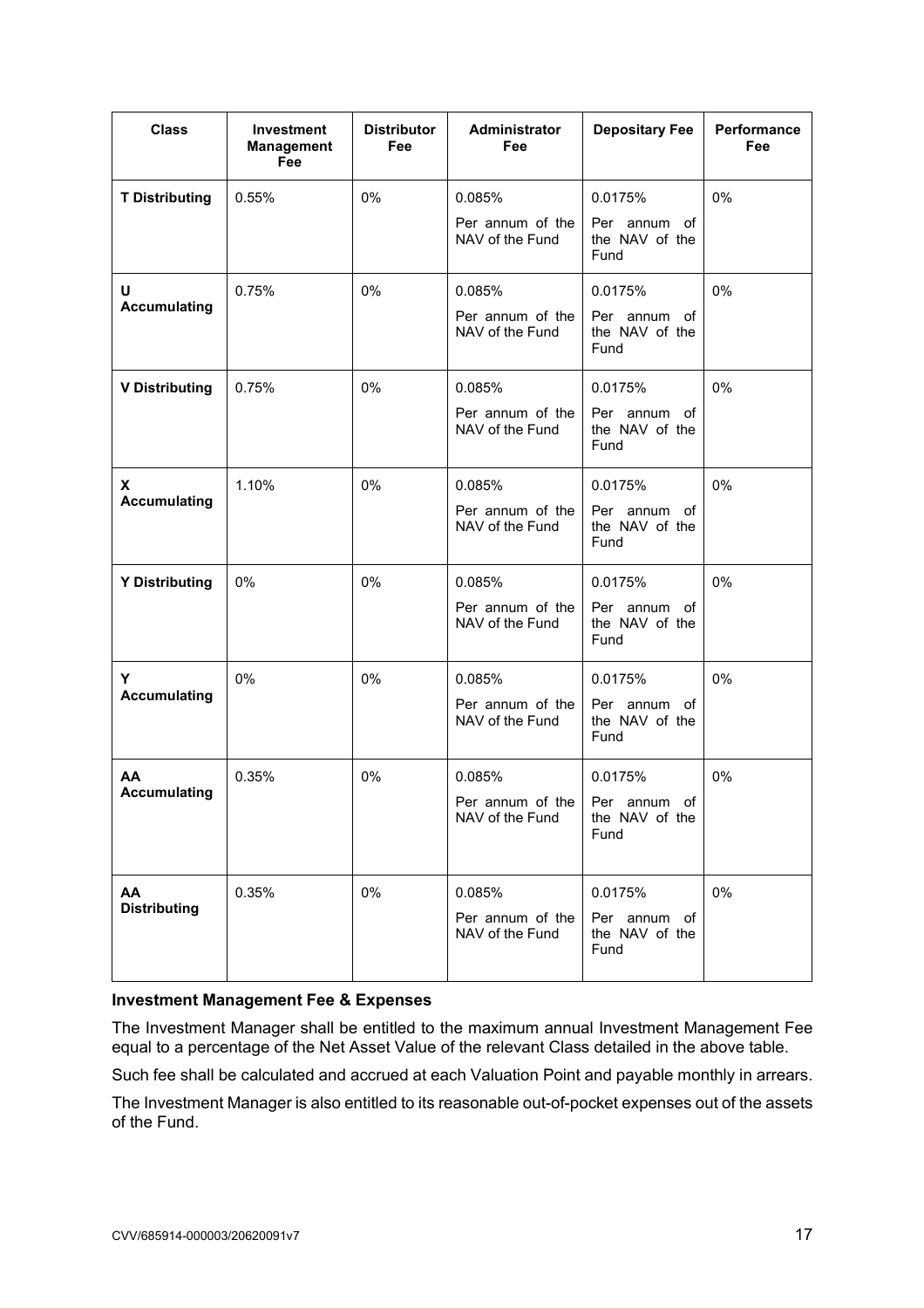### **Distributor Fee & Expenses**

The Distributor shall be entitled to the maximum annual Distributor Fee equal to a percentage of the Net Asset Value of the relevant Class detailed in the above table.

Such fee shall be calculated and accrued at each Valuation Point and payable monthly in arrears.

The Distributor is also entitled to its reasonable out-of-pocket expenses out of the assets of the Fund.

#### **Depositary Fee & Expenses**

The Depositary shall be entitled to an annual Depositary Fee equal to a percentage of the Net Asset Value of the relevant Class, detailed in the above table, subject to a minimum monthly fee of €600 together with reasonable costs and expenses incurred by the Depositary in the performance of its duties as Depositary of the Fund. These fees shall accrue and be calculated on each Dealing Day and shall be payable monthly in arrears.

The Depositary shall also be entitled to be reimbursed out of the assets of the Fund all agreed subcustodian fees, expenses and transaction charges (which will be charged at normal commercial rates) as agreed with the Directors.

#### **Administrator Fee & Expenses**

The Administrator shall be entitled to the maximum annual Administrator Fee equal to a percentage of the Net Asset Value of the relevant Class detailed in the above table. Such fee shall be calculated and accrued at each Valuation Point and payable monthly in arrears. The Administrator shall be also be entitled to a minimum annual fee of €30,000 per year and a transaction fee for each transaction conducted pursuant to the Administration Agreement which will be charged at normal commercial rates.

The Administrator is also entitled to its reasonable out-of-pocket expenses out of the assets of the Fund.

#### **Management Fee**

Investors are referred to the Prospectus for details of the Manager's fee.

#### 3.13 **Other Fees and Expenses**

This section should be read in conjunction with the section entitled "**Fees and Expenses**" in the Prospectus.

#### (a) **Anti-Dilution Levy**

The Directors reserve the right to impose an Anti-Dilution Levy in the case of net subscriptions and/or net repurchases on a transaction basis as a percentage adjustment (to be communicated to the Administrator) on the value of the relevant subscription/repurchase calculated for the purposes of determining a subscription price or repurchase price to reflect the impact of other dealing costs relating to the acquisition or disposal of assets and to preserve value of the underlying assets of the Fund where they consider such a provision to be in the best interests of a Fund. Such amount will be added to the price at which Shares will be issued in the case of net subscription requests and deducted from the price at which Shares will be repurchased in the case of net repurchase requests. Any such sum will be paid into the account of the Fund.

#### (b) **Establishment Expenses**

The fees and expenses incurred in connection with the establishment of the Fund will not exceed €10,000. These fees and expenses will be paid out assets of the Fund and will be amortised over the first five years.

This section should be read in conjunction with the section entitled "Fees and Expenses" in the Prospectus.